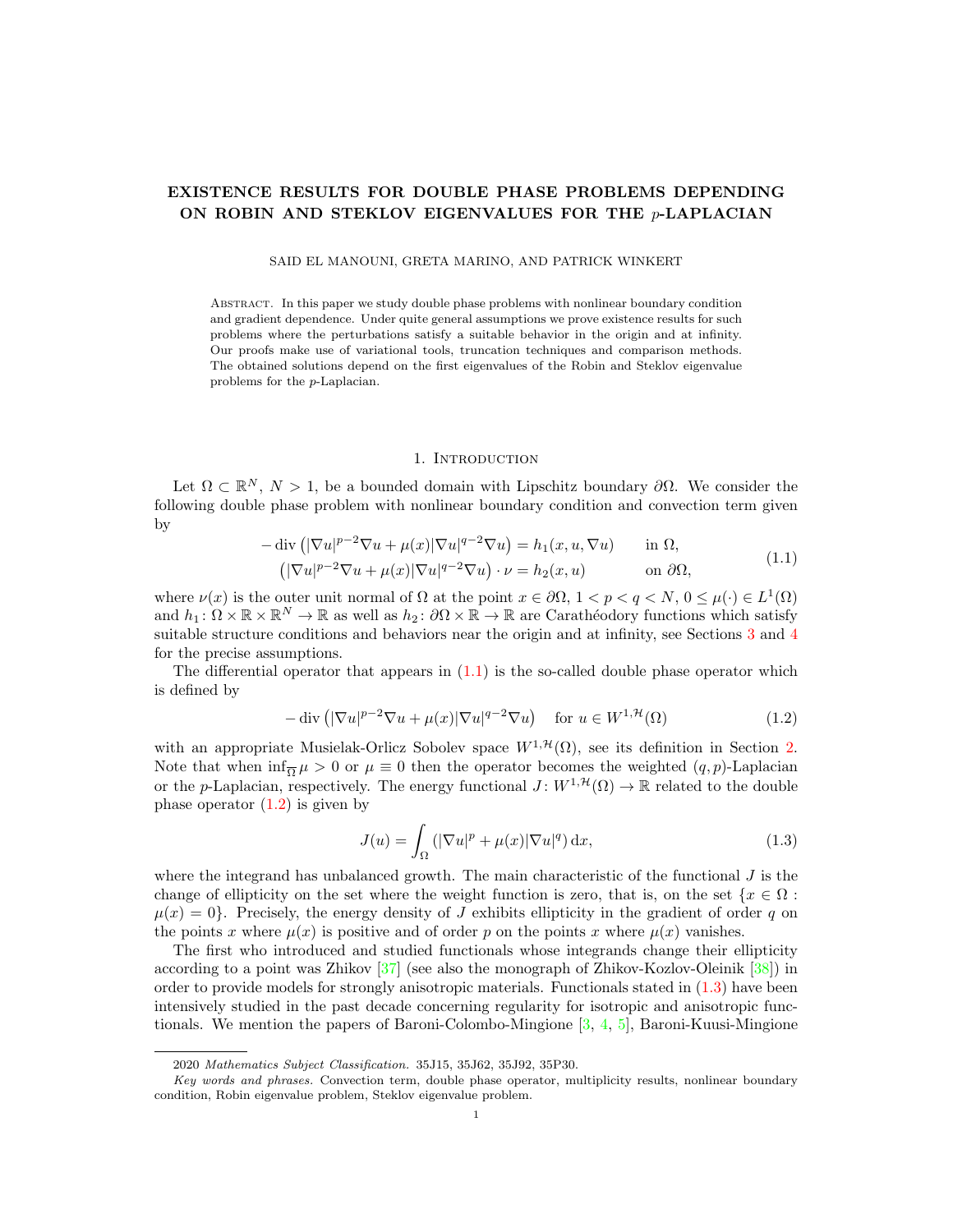[\[6\]](#page-15-3), Byun-Oh [\[7\]](#page-15-4), Colombo-Mingione [\[9,](#page-15-5) [10\]](#page-15-6), Marcellini [\[22,](#page-15-7) [21\]](#page-15-8), Ok [\[25,](#page-15-9) [26\]](#page-15-10), Ragusa-Tachikawa [\[33\]](#page-15-11) and the references therein.

In this paper we are going to study problem [\(1.1\)](#page-0-0) concerning multiplicity of solutions. In the first part of the paper, see Section [3,](#page-5-0) we prove the existence of a nontrivial weak solution when the function  $h_1$  depends on the gradient of the solution. Hence, no variational tools like critical point theory are available. We will make use of the surjectivity result for pseudomonotone operators where in the proof the first eigenvalues of the Robin and Steklov eigenvalue problems for the p-Laplacian play an important role. In the second part of the paper we will skip the gradient dependence and prove the existence of two constant sign solutions, one is nonnegative and the other one is nonpositive. Here, we need some stronger conditions on the nonlinearities, for example superlinearity at ±∞. Again, the solutions depend on the first Robin and Steklov eigenvalues, respectively. We will see that the Steklov eigenvalue problem is the more natural one for problems with nonlinear boundary condition than the Robin eigenvalue problem.

There are only few works dealing with double phase operators along with a nonlinear boundary condition. Papageorgiou-Vetro-Vetro [\[29\]](#page-15-12) studied the Robin problem

<span id="page-1-0"></span>
$$
-\operatorname{div}\left(a(z)|\nabla u|^{p-2}\nabla u\right) - \Delta_q u + \xi(z)|u|^{p-2}u = \lambda f(z, u(z)) \quad \text{in } \Omega,
$$

$$
\frac{\partial u}{\partial n_\theta} + \beta |u|^{p-2}u = 0 \quad \text{on } \partial \Omega,
$$
(1.4)

where  $1 < q < p < N$ ,  $\xi \in L^{\infty}(\Omega)$  is a positive potential,  $a(z) > 0$  for a. a.  $z \in \Omega$  and

$$
\frac{\partial u}{\partial n_{\theta}} = [a(z)|\nabla u|^{p-2} + |\nabla u|^{q-2}] \frac{\partial u}{\partial n}
$$

with  $n(\cdot)$  being the outward unit normal on  $\partial\Omega$ . Under different assumptions it is shown that problem [\(1.4\)](#page-1-0) admits two nontrivial solutions  $u_\lambda, \hat{u}_\lambda \in W^{1, \mathcal{H}}(\Omega)$  for small  $\lambda > 0$  such that  $||u_\lambda||_{1,\mathcal{H}} \to +\infty$  and  $||\hat{u}_\lambda||_{1,\mathcal{H}} \to 0$  as  $\lambda \to 0^+$ . In Papageorgiou-Rădulescu-Repovš [\[28\]](#page-15-13) the authors proved the existence of multiple solutions in the superlinear and the resonant case for the problem

$$
-\operatorname{div}\left(a_0(z)|\nabla u|^{p-2}\nabla u\right) - \Delta_q u + \xi(z)|u|^{p-2}u = f(z, u(z)) \quad \text{in } \Omega,
$$

$$
\frac{\partial u}{\partial n_\theta} + \beta |u|^{p-2}u = 0 \quad \text{on } \partial \Omega,
$$

where  $1 < q < p \le N$  and with a positive Lipschitz function  $a_0(\cdot)$ . Note that our assumptions and our treatment differ from the ones in  $[28]$  and  $[29]$ . Also, we allow that the weight function could be zero at some points. Recently, Gasiński-Winkert  $[17]$  considered the problem

<span id="page-1-1"></span>
$$
-\operatorname{div}\left(|\nabla u|^{p-2}\nabla u + \mu(x)|\nabla u|^{q-2}\nabla u\right) = f(x,u) - |u|^{p-2}u - \mu(x)|u|^{q-2}u \quad \text{in } \Omega,
$$
  

$$
\left(|\nabla u|^{p-2}\nabla u + \mu(x)|\nabla u|^{q-2}\nabla u\right) \cdot \nu = g(x,u) \qquad \text{on } \partial\Omega.
$$
 (1.5)

Based on the Nehari manifold method it is shown that problem [\(1.5\)](#page-1-1) has at least three nontrivial solutions. We point out that the proof for the constant sign solutions in  $[17]$  is based on a mountain-pass type argument and so different from the treatment we used in this paper. Very recently, Farkas-Fiscella-Winkert [\[13\]](#page-15-15) studied singular Finsler double phase problems with nonlinear boundary condition and critical growth of the form

<span id="page-1-2"></span>
$$
-\operatorname{div}(A(u)) + u^{p-1} + \mu(x)u^{q-1} = u^{p^* - 1} + \lambda(u^{\gamma - 1} + g_1(x, u)) \quad \text{in } \Omega,
$$
  
\n
$$
A(u) \cdot \nu = u^{p_* - 1} + g_2(x, u) \quad \text{on } \partial\Omega,
$$
  
\n
$$
u > 0 \quad \text{in } \Omega,
$$
  
\n(1.6)

where

$$
\operatorname{div}(A(u)) := \operatorname{div}(F^{p-1}(\nabla u)\nabla F(\nabla u) + \mu(x)F^{q-1}(\nabla u)\nabla F(\nabla u))
$$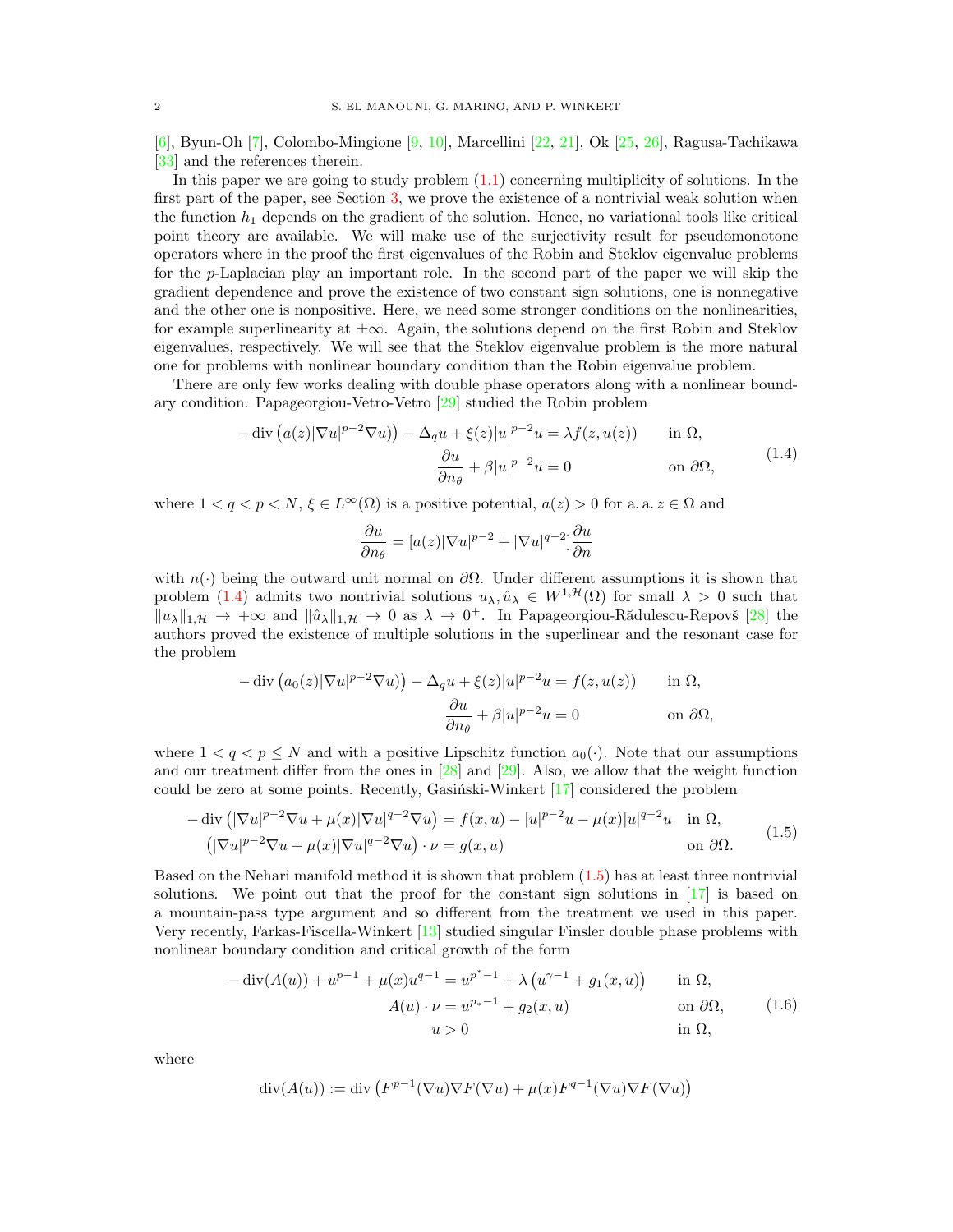is the so-called Finsler double phase operator and  $(\mathbb{R}^N, F)$  stands for a Minkowski space. The existence of one weak solution of  $(1.6)$  is proven by applying variational tools and truncation techniques.

For existence results for double phase problems with homogeneous Dirichlet boundary condition we refer to the papers of Colasuonno-Squassina [\[8\]](#page-15-16) (eigenvalue problem for the double phase operator), Farkas-Winkert  $[12]$  (Finsler double phase problems), Gasiński-Papageorgiou  $[14]$  (locally Lipschitz right-hand side), Gasiński-Winkert  $[15, 16]$  $[15, 16]$  (convection and superlinear problems), Liu-Dai [\[19\]](#page-15-21) (Nehari manifold approach), Marino-Winkert [\[23\]](#page-15-22) (systems of double phase operators), Perera-Squassina  $[31]$  (Morse theoretical approach), Zeng-Bai-Gasiński-Winkert [\[35,](#page-16-2) [36\]](#page-16-3) (multivalued obstacle problems) and the references therein. Related works dealing with certain types of double phase problems can be found in the works of Bahrouni-Rădulescu-Winkert [\[1\]](#page-14-0) (Baouendi-Grushin operator), Barletta-Tornatore [\[2\]](#page-14-1) (convection prob-lems in Orlicz spaces), Liu-Dai [\[20\]](#page-15-24) (unbounded domains), Papageorgiou-Rădulescu-Repovš [\[27\]](#page-15-25) (discontinuity property for the spectrum), Rădulescu [\[32\]](#page-15-26) (overview about isotropic and anisotropic double phase problems) and Zeng-Bai-Gasiński-Winkert  $[34]$  (convergence properties for double phase problems). Finally, we mention the nice overview article of Mingione-Rădulescu [\[24\]](#page-15-27) about recent developments for problems with nonstandard growth and nonuniform ellipticity.

The paper is organized as follows. In Section [2](#page-2-0) we recall the main properties of the double phase operator including the properties of the Musielak-Orlicz Sobolev space  $W^{1, \mathcal{H}}(\Omega)$ . In Section [3](#page-5-0) we prove the existence of at least one solution of  $(1.1)$  when  $h_1$  depends on the gradient of the solution, see Theorem [3.1.](#page-6-0) The proof is based on the surjectivity result for pseudomonotone operators and on the properties of the eigenvalues of the Robin and Steklov eigenvalue problems for the p-Laplacian. Finally, in the last section, we skip the convection term and use variational tools in order to prove the existence of two constant sign solutions for superlinear problems. We consider two different problems. The first problem is treated by properties of the first Steklov eigenvalue and the second one by the first Robin eigenvalue, see Theorems [4.1](#page-9-0) and [4.2.](#page-12-0)

#### <span id="page-2-2"></span>2. Preliminaries

<span id="page-2-0"></span>In this section we recall some definitions and present the main tools which will be needed in the sequel.

For every  $1 \leq r < \infty$  we denote by  $L^r(\Omega)$  and  $L^r(\Omega;\mathbb{R}^N)$  the usual Lebesgue spaces equipped with the norm  $\|\cdot\|_r$  and for  $1 < r < \infty$  we consider the corresponding Sobolev space  $W^{1,r}(\Omega)$ endowed with the norm  $\|\cdot\|_{1,r}$ . It is known that  $W^{1,r}(\Omega) \hookrightarrow L^{\hat{r}}(\Omega)$  is compact for  $\hat{r} < r^*$  and continuous for  $\hat{r} = r^*$ , where  $r^*$  is the critical exponent of r defined by

$$
r^* = \begin{cases} \frac{Nr}{N-r} & \text{if } r < N, \\ \text{any } \ell \in (r, \infty) & \text{if } r \ge N. \end{cases} \tag{2.1}
$$

On the boundary  $\partial\Omega$  of  $\Omega$  we consider the  $(N-1)$ -dimensional Hausdorff (surface) measure σ and denote by  $L^r(\partial\Omega)$  the boundary Lebesgue space with norm  $\|\cdot\|_{r,\partial\Omega}$ . From the definition of the trace mapping we know that  $W^{1,r}(\Omega) \hookrightarrow L^{\tilde{r}}(\partial \Omega)$  is compact for  $\tilde{r} < r_*$  and continuous for  $\tilde{r} = r_*$ , where  $r_*$  is the critical exponent of r on the boundary given by

<span id="page-2-3"></span><span id="page-2-1"></span>
$$
r_* = \begin{cases} \frac{(N-1)r}{N-r} & \text{if } r < N, \\ \text{any } \ell \in (r, \infty) & \text{if } r \ge N. \end{cases} \tag{2.2}
$$

For simplification we will avoid the notation of the trace operator throughout the paper.

In the entire paper we will assume that

$$
1 < p < q < N \quad \text{and} \quad 0 \le \mu(\cdot) \in L^1(\Omega). \tag{2.3}
$$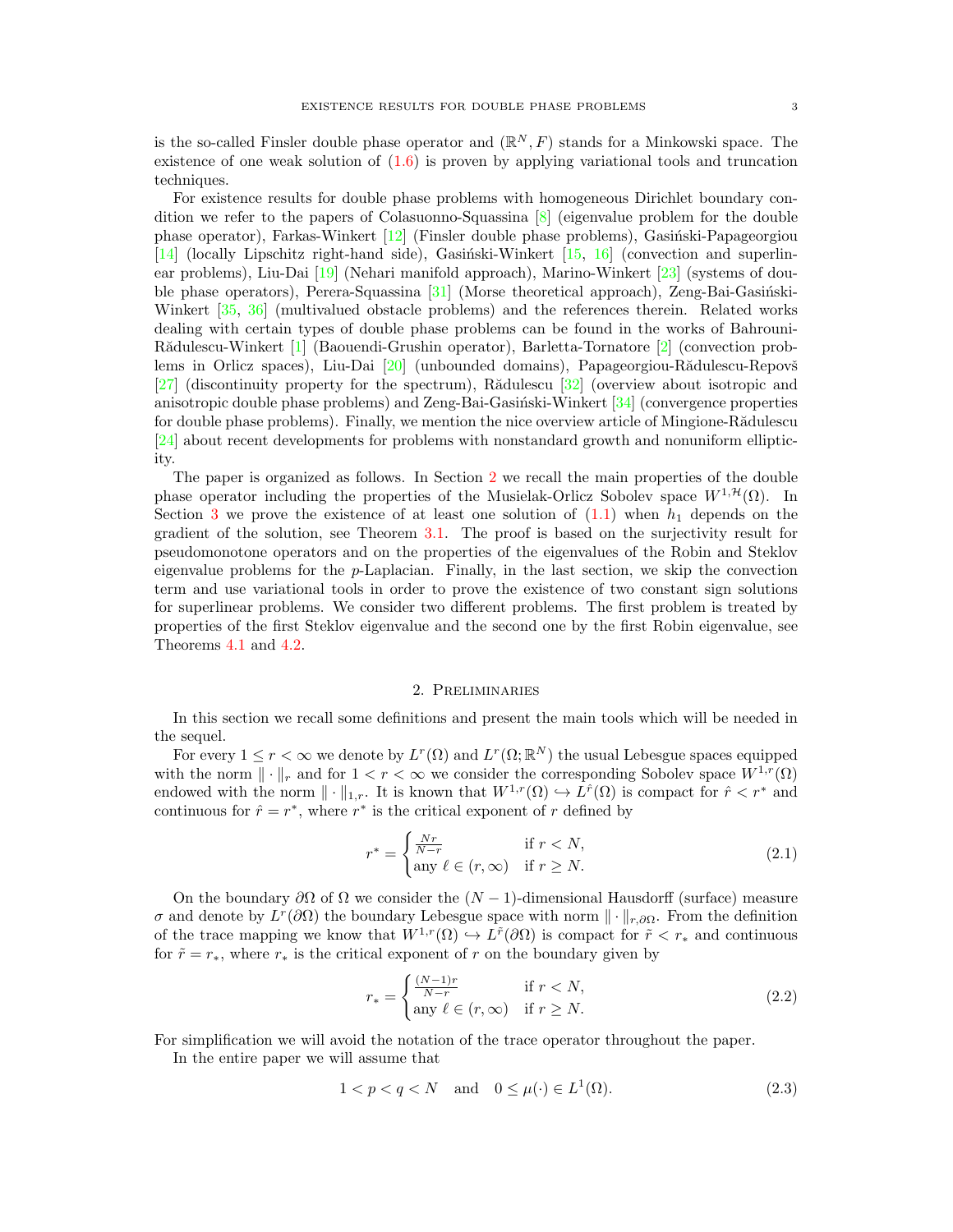Note that the conditions in [\(2.3\)](#page-2-1) are quite general. In all the other mentioned works for Neumann double phase problems (see, for example, [\[13\]](#page-15-15), [\[17\]](#page-15-14), [\[28\]](#page-15-13), [\[29\]](#page-15-12)) the condition

$$
\frac{Nq}{N+q-1} < p
$$

is needed, which is equivalent to  $q < p^*$  and so  $q < p^*$  is also satisfied. We do not need this restriction in the current paper.

Let  $\mathcal{H} \colon \Omega \times [0,\infty) \to [0,\infty)$  be the function defined by

$$
\mathcal{H}(x,t) = t^p + \mu(x)t^q.
$$

Based on this we can introduce the modular function given by

$$
\rho_{\mathcal{H}}(u) := \int_{\Omega} \mathcal{H}(x, |u|) dx = \int_{\Omega} (|u|^p + \mu(x)|u|^q) dx.
$$

Then, the Musielak-Orlicz space  $L^{\mathcal{H}}(\Omega)$  is defined by

$$
L^{\mathcal{H}}(\Omega) = \left\{ u \mid u \colon \Omega \to \mathbb{R} \text{ is measurable and } \rho_{\mathcal{H}}(u) < +\infty \right\}
$$

equipped with the Luxemburg norm

$$
||u||_{\mathcal{H}} = \inf \left\{ \tau > 0 : \rho_{\mathcal{H}} \left( \frac{u}{\tau} \right) \leq 1 \right\}.
$$

From Colasuonno-Squassina [\[8,](#page-15-16) Proposition 2.14] we know that the space  $L^{\mathcal{H}}(\Omega)$  is a reflexive Banach space. Moreover, we need the seminormed space

$$
L^q_\mu(\Omega) = \left\{ u \mid u \colon \Omega \to \mathbb{R} \text{ is measurable and } \int_{\Omega} \mu(x) |u|^q \, \mathrm{d}x < +\infty \right\},
$$

which is endowed with the seminorm

$$
||u||_{q,\mu} = \left(\int_{\Omega} \mu(x)|u|^q \,dx\right)^{\frac{1}{q}}
$$

Analogously, we define  $L^q_\mu(\Omega;\mathbb{R}^N)$ .

The Musielak-Orlicz Sobolev space  $W^{1, \mathcal{H}}(\Omega)$  is defined by

$$
W^{1,\mathcal{H}}(\Omega) = \left\{ u \in L^{\mathcal{H}}(\Omega) : |\nabla u| \in L^{\mathcal{H}}(\Omega) \right\}
$$

equipped with the norm

$$
||u||_{1,\mathcal{H}} = ||\nabla u||_{\mathcal{H}} + ||u||_{\mathcal{H}},
$$

where  $\|\nabla u\|_{\mathcal{H}} = \|\nabla u\|_{\mathcal{H}}$ . As before, we know that  $W^{1,\mathcal{H}}(\Omega)$  is a reflexive Banach space.

The following proposition states the main embedding results for the spaces  $L^{\mathcal{H}}(\Omega)$  and  $W^{1, \mathcal{H}}(\Omega)$ . We refer to Crespo-Blanco-Gasiński-Harjulehto-Winkert [\[11,](#page-15-28) Proposition 2.17].

<span id="page-3-1"></span>**Proposition 2.1.** Let  $(2.3)$  be satisfied and let

$$
p^* := \frac{Np}{N-p} \quad and \quad p_* := \frac{(N-1)p}{N-p} \tag{2.4}
$$

<span id="page-3-0"></span>.

be the critical exponents to p, see  $(2.1)$  and  $(2.2)$  for  $r = p$ . Then the following embeddings hold:

- (i)  $L^{\mathcal{H}}(\Omega) \hookrightarrow L^{r}(\Omega)$  and  $W^{1,\mathcal{H}}(\Omega) \hookrightarrow W^{1,r}(\Omega)$  are continuous for all  $r \in [1,p]$ ;
- (ii)  $W^{1,\mathcal{H}}(\Omega) \hookrightarrow L^r(\Omega)$  is continuous for all  $r \in [1,p^*];$
- (iii)  $W^{1,\mathcal{H}}(\Omega) \hookrightarrow L^r(\Omega)$  is compact for all  $r \in [1,p^*);$
- (iv)  $W^{1,\mathcal{H}}(\Omega) \hookrightarrow L^r(\partial \Omega)$  is continuous for all  $r \in [1,p_*];$
- (v)  $W^{1,\mathcal{H}}(\Omega) \hookrightarrow L^r(\partial \Omega)$  is compact for all  $r \in [1, p_*)$ ;
- (vi)  $L^{\mathcal{H}}(\Omega) \hookrightarrow L_{\mu}^{q}(\Omega)$  is continuous.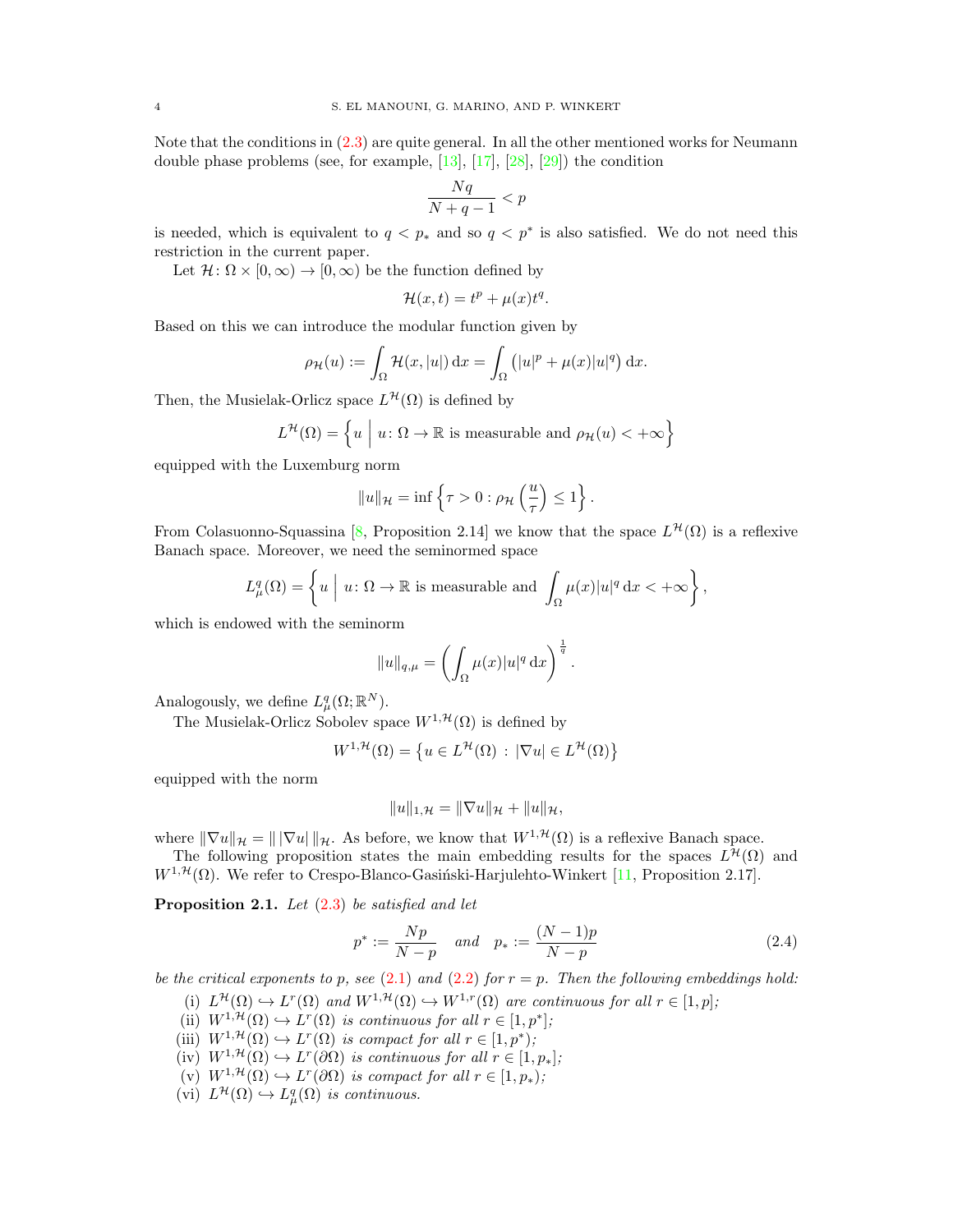We equip the space  $W^{1,\mathcal{H}}(\Omega)$  with the equivalent norm

$$
||u||_0 := \inf \left\{ \lambda > 0 : \int_{\Omega} \left[ \left( \frac{|\nabla u|}{\lambda} \right)^p + \mu(x) \left( \frac{|\nabla u|}{\lambda} \right)^q + \left( \frac{|u|}{\lambda} \right)^p + \mu(x) \left( \frac{|u|}{\lambda} \right)^q \right] dx \le 1 \right\}.
$$

For  $u \in W^{1, \mathcal{H}}(\Omega)$  let

<span id="page-4-0"></span>
$$
\hat{\rho}_{\mathcal{H}}(u) = \int_{\Omega} \left( |\nabla u|^p + \mu(x) |\nabla u|^q \right) dx + \int_{\Omega} \left( |u|^p + \mu(x) |u|^q \right) dx. \tag{2.5}
$$

Based on the proof of Liu-Dai [\[19,](#page-15-21) Proposition 2.1] we have the following relations between the norm  $\|\cdot\|_0$  and the modular function  $\rho_{\mathcal{H}}$ , see also Crespo-Blanco-Gasiński-Harjulehto-Winkert [\[11,](#page-15-28) Proposition 2.16].

<span id="page-4-3"></span>**Proposition 2.2.** Let [\(2.3\)](#page-2-1) be satisfied, let  $y \in W^{1, \mathcal{H}}(\Omega)$  and let  $\hat{\rho}_{\mathcal{H}}$  be defined as in [\(2.5\)](#page-4-0).

- (i) If  $y \neq 0$ , then  $||y||_0 = \lambda$  if and only if  $\hat{\rho}_H(\frac{y}{\lambda}) = 1$ ;
- (ii)  $||y||_0 < 1$  (resp.  $> 1, = 1$ ) if and only if  $\hat{p}_{\mathcal{H}}(y) < 1$  (resp.  $> 1, = 1$ );
- (iii) If  $||y||_0 < 1$ , then  $||y||_0^q \le \rho_H(y) \le ||y||_0^p$ ,
- (iv) If  $||y||_0 > 1$ , then  $||y||_0^p \le \hat{\rho}_H(y) \le ||y||_0^q$ ;
- (v)  $||y||_0 \rightarrow 0$  if and only if  $\hat{\rho}_H(y) \rightarrow 0$ ;
- (vi)  $||y||_0 \rightarrow +\infty$  if and only if  $\hat{\rho}_H(y) \rightarrow +\infty$ .

Let us recall some definitions which we will need in the next sections.

<span id="page-4-1"></span>**Definition 2.3.** Let  $(X, \|\cdot\|_X)$  be a reflexive Banach space,  $X^*$  its dual space and denote by  $\langle \cdot \, , \cdot \rangle$  its duality pairing. Let  $A: X \to X^*$ , then A is called

- (i) to satisfy the  $(S_+)$ -property if  $u_n \rightharpoonup u$  in X and  $\limsup_{n\to\infty}$   $\langle Au_n, u_n u \rangle \leq 0$  imply  $u_n \to u$  in X;
- (ii) pseudomonotone if  $u_n \rightharpoonup u$  in X and  $\limsup_{n\to\infty} \langle Au_n, u_n u \rangle \leq 0$  imply  $Au_n \rightharpoonup Au$ and  $\langle Au_n, u_n \rangle \rightarrow \langle Au, u \rangle$ ;
- (iii) coercive if

<span id="page-4-2"></span>
$$
\lim_{\|u\|_X\to\infty}\frac{\langle Au, u\rangle}{\|u\|_X}=\infty.
$$

**Remark 2.4.** The classical definition of pseudomonotonicity is the following one: From  $u_n \rightharpoonup u$ in X and  $\limsup_{n\to\infty}\langle Au_n, u_n-u\rangle \leq 0$  we have

$$
\liminf_{n \to \infty} \langle Au_n, u_n - v \rangle \ge \langle Au, u - v \rangle \quad \text{for all } v \in X.
$$

This definition is equivalent to the one in Definition [2.3](#page-4-1)(ii) when the operator is bounded. Since we are only considering bounded operators, we will use the one in Definition [2.3](#page-4-1)(ii).

The following surjectivity result for pseudomonotone operators will be used in Section [3.](#page-5-0) It can be found, for example, in Papageorgiou-Winkert [\[30,](#page-15-29) Theorem 6.1.57].

<span id="page-4-4"></span>**Theorem 2.5.** Let X be a real, reflexive Banach space, let  $A: X \to X^*$  be a pseudomonotone, bounded, and coercive operator, and let  $b \in X^*$ . Then, a solution to the equation  $Au = b$  exists.

Let  $A: W^{1, \mathcal{H}}(\Omega) \to W^{1, \mathcal{H}}(\Omega)^*$  be the nonlinear map defined by

$$
\langle A(u), \varphi \rangle_{\mathcal{H}} = \int_{\Omega} \left( |\nabla u|^{p-2} \nabla u + \mu(x) |\nabla u|^{q-2} \nabla u \right) \cdot \nabla \varphi \, dx + \int_{\Omega} \left( |u|^{p-2} u + \mu(x) |u|^{q-2} u \right) \varphi \, dx
$$
\n(2.6)

for all  $u, \varphi \in W^{1, \mathcal{H}}(\Omega)$ , where  $\langle \cdot, \cdot \rangle_{\mathcal{H}}$  is the duality pairing between  $W^{1, \mathcal{H}}(\Omega)$  and its dual space  $W^{1,\mathcal{H}}(\Omega)^*$ . The operator  $A: W^{1,\mathcal{H}}(\Omega) \to W^{1,\mathcal{H}}(\Omega)^*$  has the following properties, see Crespo-Blanco-Gasiński-Harjulehto-Winkert [\[11,](#page-15-28) Proposition 3.5].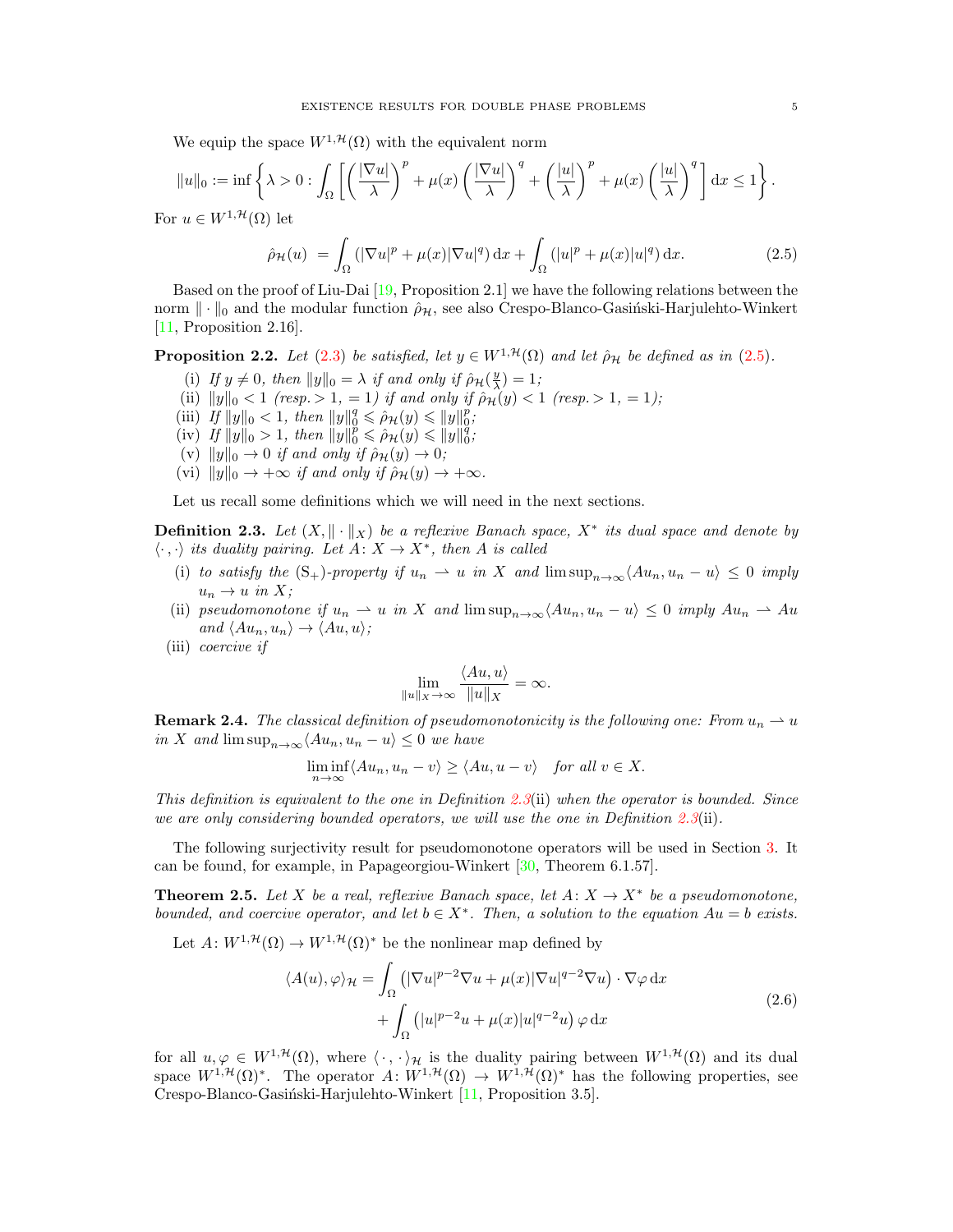<span id="page-5-4"></span>**Proposition 2.6.** Let  $(2.3)$  be satisfied. Then, the operator A defined by  $(2.6)$  is bounded (that is, it maps bounded sets into bounded sets), continuous, strictly monotone (hence maximal monotone) and it is of type  $(S_+)$ .

For 
$$
s \in \mathbb{R}
$$
, we set  $s^{\pm} = \max\{\pm s, 0\}$  and for  $u \in W^{1, \mathcal{H}}(\Omega)$  we define  $u^{\pm}(\cdot) = u(\cdot)^{\pm}$ . We have  $u^{\pm} \in W^{1, \mathcal{H}}(\Omega)$ ,  $|u| = u^+ + u^-, \quad u = u^+ - u^-.$ 

For  $r > 1$  we write  $r' = \frac{r}{r-1}$ .

Further, we denote by  $C^1(\overline{\Omega})_+$  the positive cone

$$
C^{1}(\overline{\Omega})_{+} = \left\{ u \in C^{1}(\overline{\Omega}) : u(x) \ge 0 \text{ for all } x \in \overline{\Omega} \right\}
$$

of the ordered Banach space  $C^1(\overline{\Omega})$ . This cone has a nonempty interior given by

$$
int (C^{1}(\overline{\Omega})_{+}) = \left\{ u \in C^{1}(\overline{\Omega}) : u(x) > 0 \text{ for all } x \in \overline{\Omega} \right\}.
$$

Let us now recall some basic facts about the spectrum of the negative r-Laplacian with Robin and Steklov boundary condition, respectively, for  $1 < r < \infty$ . We refer to the paper of Lê [\[18\]](#page-15-30). The r-Laplacian eigenvalue problem with Robin boundary condition is given by

<span id="page-5-1"></span>
$$
-\Delta_r u = \lambda |u|^{r-2}u \quad \text{in } \Omega,
$$
  

$$
|\nabla u|^{r-2} \nabla u \cdot \nu = -\beta |u|^{r-2}u \quad \text{on } \partial\Omega,
$$
 (2.7)

where  $\beta > 0$ . We know that problem [\(2.7\)](#page-5-1) has a smallest eigenvalue  $\lambda_{1,r,\beta}^R > 0$  which is isolated, simple and it can be variationally characterized by

$$
\lambda_{1,r,\beta}^{\mathrm{R}} = \inf_{u \in W^{1,r}(\Omega) \backslash \{0\}} \frac{\int_{\Omega} |\nabla u|^r \, \mathrm{d}x + \beta \int_{\partial \Omega} |u|^r \, \mathrm{d}\sigma}{\int_{\Omega} |u|^r \, \mathrm{d}x}.
$$

<span id="page-5-5"></span>By  $u_{1,r,\beta}^{R}$  we denote the normalized (that is,  $||u_{1,r,\beta}^{R}||_r = 1$ ) positive eigenfunction corresponding to  $\lambda_{1,r,\beta}^{\mathcal{R}}$ . We know that  $u_{1,r,\beta}^{\mathcal{R}} \in \text{int}\left(C^1(\overline{\Omega})+\right)$ .

Further, we recall the r-Laplacian eigenvalue problem with Steklov boundary condition which is given by

<span id="page-5-2"></span>
$$
-\Delta_r u = -|u|^{r-2}u \quad \text{in } \Omega,
$$
  

$$
|\nabla u|^{r-2} \nabla u \cdot \nu = \lambda |u|^{r-2}u \quad \text{on } \partial \Omega.
$$
 (2.9)

As before, problem [\(2.9\)](#page-5-2) has a smallest eigenvalue  $\lambda_{1,r}^{S} > 0$  which is isolated, simple and which can be characterized by

$$
\lambda_{1,r}^{\mathcal{S}} = \inf_{u \in W^{1,r}(\Omega) \setminus \{0\}} \frac{\int_{\Omega} |\nabla u|^r \, \mathrm{d}x + \int_{\Omega} |u|^r \, \mathrm{d}x}{\int_{\partial \Omega} |u|^r \, \mathrm{d}\sigma}.
$$
\n(2.10)

<span id="page-5-6"></span>The first eigenfunction associated to the first eigenvalue  $\lambda_{1,r}^S$  will be denoted by  $u_{1,r}^S$  and we can assume it is normalized, that is,  $||u_{1,r}^{S}||_{r,\partial\Omega} = 1$ . We have  $u_{1,r}^{S} \in \text{int} (C^{1}(\overline{\Omega})_{+}).$ 

# 3. Existence results in case of convection

<span id="page-5-0"></span>In this section we are interested in the existence of a solution of problem [\(1.1\)](#page-0-0) depending on the first eigenvalues of the Robin and Steklov eigenvalue problems of the p-Laplacian. We choose

$$
h_1(x, s, \xi) = f(x, s, \xi) - |s|^{p-2} s - \mu(x)|s|^{q-2} s \qquad \text{for a. a. } x \in \Omega,
$$
  
\n
$$
h_2(x, s) = g(x, s) - \zeta|s|^{p-2} s \qquad \text{for a. a. } x \in \partial\Omega,
$$

for all  $s \in \mathbb{R}$  and for all  $\xi \in \mathbb{R}^N$  with  $\zeta > 0$  specified later and Carathéodory functions f and g characterized in hypotheses (H1) below. Then [\(1.1\)](#page-0-0) becomes

<span id="page-5-3"></span>
$$
-\operatorname{div}(|\nabla u|^{p-2}\nabla u + \mu(x)|\nabla u|^{q-2}\nabla u) = f(x, u, \nabla u) - |u|^{p-2}u - \mu(x)|u|^{q-2}u \quad \text{in } \Omega,
$$
  

$$
(|\nabla u|^{p-2}\nabla u + \mu(x)|\nabla u|^{q-2}\nabla u) \cdot \nu = g(x, u) - \zeta|u|^{p-2}u \quad \text{on } \partial\Omega,
$$
 (3.1)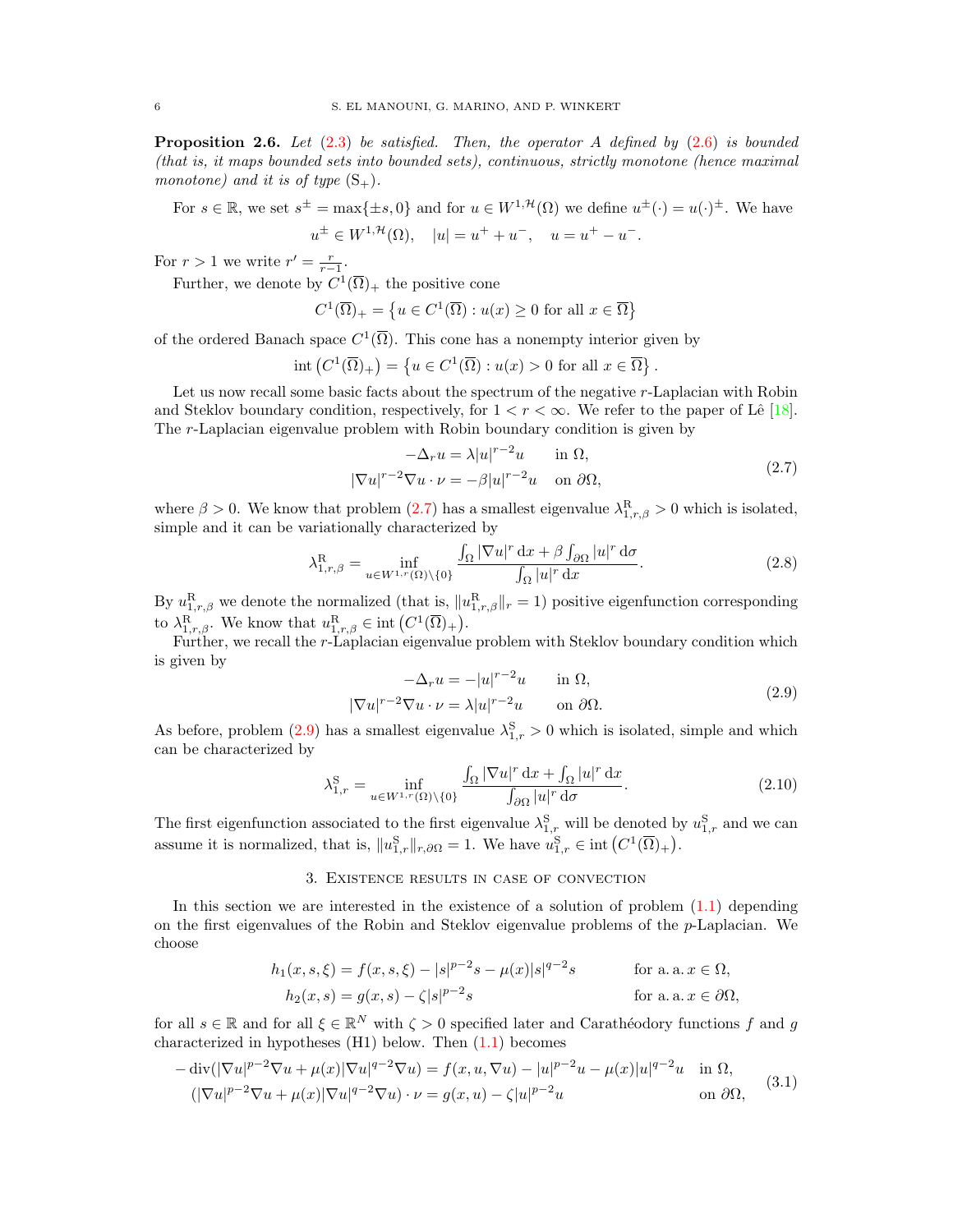where we assume the following hypotheses:

- (H1) The mappings  $f: \Omega \times \mathbb{R} \times \mathbb{R}^N \to \mathbb{R}$  and  $g: \partial \Omega \times \mathbb{R} \to \mathbb{R}$  are Carathéodory functions with  $f(x, 0, 0) \neq 0$  for a. a.  $x \in \Omega$  such that the following conditions are satisfied:
	- (i) There exist  $\alpha_1 \in L^{\frac{r_1}{r_1-1}}(\Omega)$ ,  $\alpha_2 \in L^{\frac{r_2}{r_2-1}}(\partial \Omega)$  and  $a_1, a_2, a_3 \geq 0$  such that

$$
|f(x, s, \xi)| \le a_1 |\xi|^{p \frac{r_1 - 1}{r_1}} + a_2 |s|^{r_1 - 1} + \alpha_1(x)
$$
 for a. a.  $x \in \Omega$ ,  

$$
|g(x, s)| \le a_3 |s|^{r_2 - 1} + \alpha_2(x)
$$
 for a. a.  $x \in \partial\Omega$ ,

for all  $s \in \mathbb{R}$  and for all  $\xi \in \mathbb{R}^N$ , where  $1 < r_1 < p^*$  and  $1 < r_2 < p_*$  with the critical exponents  $p^*$  and  $p_*$  stated in  $(2.4)$ .

(ii) There exist  $w_1 \in L^1(\Omega)$ ,  $w_2 \in L^1(\partial \Omega)$  and  $b_1, b_2, b_3 \geq 0$  such that

$$
f(x, s, \xi)s \le b_1|\xi|^p + b_2|s|^p + w_1(x)
$$
 for a. a.  $x \in \Omega$ ,  

$$
g(x, s)s \le b_3|s|^p + \omega_2(x)
$$
 for a. a.  $x \in \partial\Omega$ ,

for all  $s \in \mathbb{R}$  and for all  $\xi \in \mathbb{R}^N$ .

A function  $u \in W^{1,\mathcal{H}}(\Omega)$  is called a weak solution of problem  $(3.1)$  if

<span id="page-6-1"></span>
$$
\int_{\Omega} \left( |\nabla u|^{p-2} \nabla u + \mu(x) |\nabla u|^{q-2} \nabla u \right) \cdot \nabla \varphi \, dx + \int_{\Omega} \left( |u|^{p-2} u + \mu(x) |u|^{q-2} u \right) \varphi \, dx
$$
\n
$$
= \int_{\Omega} f(x, u, \nabla u) \varphi \, dx + \int_{\partial \Omega} g(x, u) \varphi \, d\sigma - \zeta \int_{\partial \Omega} |u|^{p-2} u \varphi \, d\sigma \tag{3.2}
$$

is satisfied for all  $\varphi \in W^{1, \mathcal{H}}(\Omega)$ . It is clear that this definition is well-defined.

The main result in this section is the following one.

<span id="page-6-0"></span>**Theorem 3.1.** Let hypotheses  $(2.3)$  and  $(H1)$  be satisfied. Then, there exists a nontrivial weak solution  $\hat{u} \in W^{1, \mathcal{H}}(\Omega) \cap L^{\infty}(\Omega)$  of problem [\(3.1\)](#page-5-3) provided one of the following assertions is satisfied:

(A) 
$$
b_1 + b_2 \left(\lambda_{1,p,\beta}^R\right)^{-1} < 1
$$
 and  $b_2 \beta \left(\lambda_{1,p,\beta}^R\right)^{-1} + b_3 < \zeta$ ;

(B) 
$$
\max\{b_1, b_2\} + b_3 \left(\lambda_{1,p}^S\right)^{-1} < 1
$$
 and  $\zeta \ge 0$ .

Here  $\lambda_{1,p,\beta}^R$  is the first eigenvalue of the p-Laplacian with Robin boundary condition with  $\beta > 0$ and  $\lambda_{1,p}^{S}$  stands for the first eigenvalue of the p-Laplacian with Steklov boundary condition, see  $(2.7)$  and  $(2.9)$ , respectively.

*Proof.* Let  $\tilde{N}_f: W^{1,\mathcal{H}}(\Omega) \subset L^{r_1}(\Omega) \to L^{r'_1}(\Omega)$  and  $\tilde{N}_g: L^{r_2}(\partial \Omega) \to L^{r'_2}(\partial \Omega)$  be the Nemytskij operators corresponding to the functions  $f: \Omega \times \mathbb{R} \times \mathbb{R}^N \to \mathbb{R}$  and  $g: \partial \Omega \times \mathbb{R} \to \mathbb{R}$ , respectively. Furthermore, we denote by  $i^*: L^{r'_1}(\Omega) \to W^{1,\mathcal{H}}(\Omega)^*$  the adjoint operator of the embedding  $i: W^{1,\mathcal{H}}(\Omega) \to L^{r_1}(\Omega)$  and  $j^*: L^{r_2}(\partial \Omega) \to W^{1,\mathcal{H}}(\Omega)^*$  stands for the adjoint operator of the embedding  $j: W^{1,\mathcal{H}}(\Omega) \to L^{r_2}(\partial \Omega)$ . Then we define

$$
N_f := i^* \circ \tilde{N}_f \colon W^{1, \mathcal{H}}(\Omega) \to W^{1, \mathcal{H}}(\Omega)^*,
$$
  

$$
N_g := j^* \circ \tilde{N}_g \circ j \colon W^{1, \mathcal{H}}(\Omega) \to W^{1, \mathcal{H}}(\Omega)^*,
$$

which are both bounded and continuous operators due to hypothesis  $(H1)(i)$ . Moreover, we define  $N_c: W^{1, \mathcal{H}}(\Omega) \to W^{1, \mathcal{H}}(\Omega)^*$  by

$$
N_{\zeta}:=i_{\zeta}^*\circ\left(\zeta|\cdot|^{p-2}\cdot\right)\circ i_{\zeta},
$$

where  $i_{\zeta}^* : L^{p'}(\Omega) \to W^{1,\mathcal{H}}(\Omega)^*$  is the adjoint operator of the embedding  $i_{\zeta} : W^{1,\mathcal{H}}(\Omega) \to L^p(\Omega)$ .

Now we can define the operator  $\mathcal{A}: W^{1, \mathcal{H}}(\Omega) \to W^{1, \mathcal{H}}(\Omega)^*$  given by

$$
\mathcal{A}(u) := A(u) - N_f(u) - N_g(u) + N_\zeta(u).
$$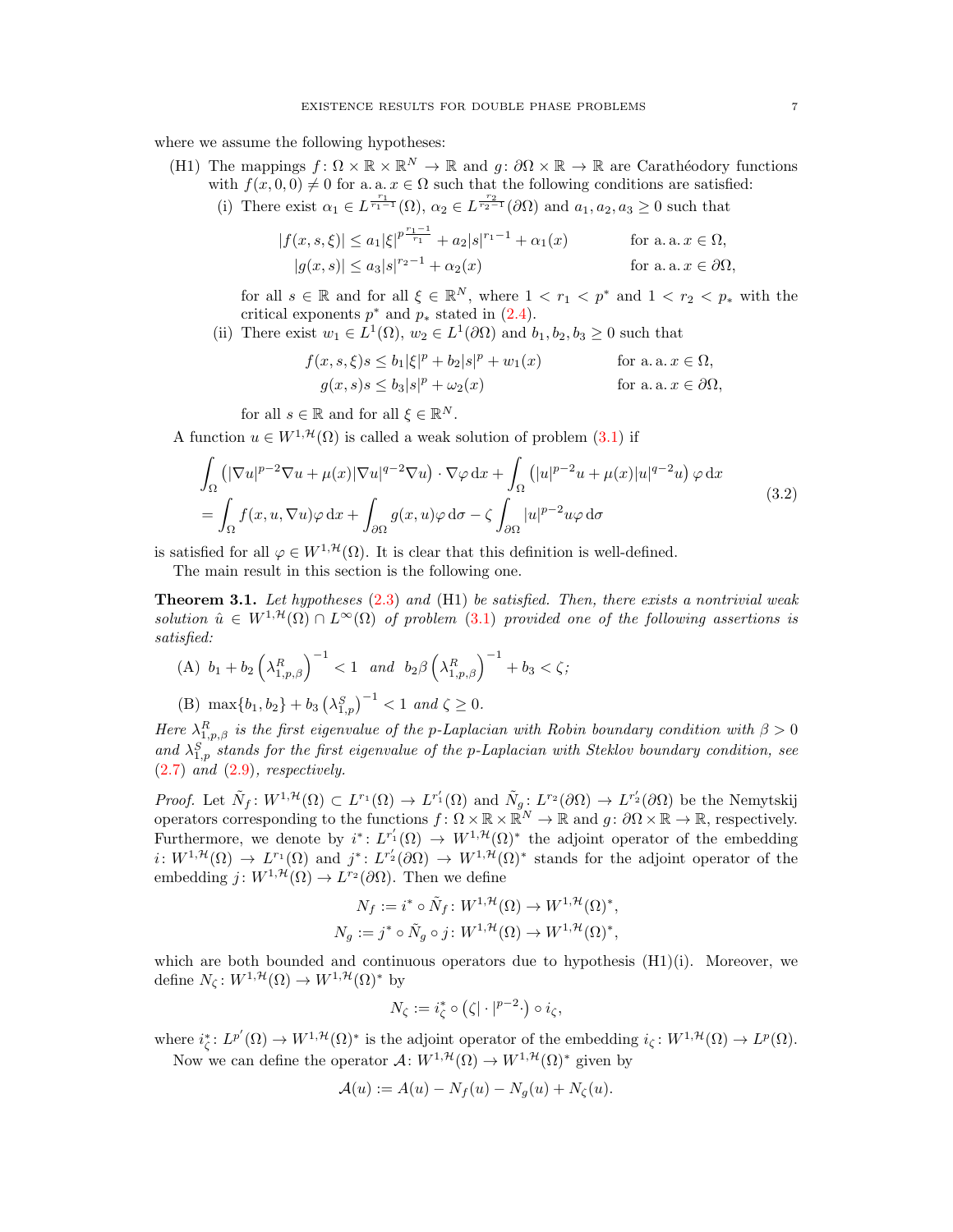Taking the growth conditions in (H1)(i) into account, it is clear that  $\mathcal{A}: W^{1,\mathcal{H}}(\Omega) \to W^{1,\mathcal{H}}(\Omega)^*$ maps bounded sets into bounded sets. In order to show the pseudomonotonicity, let  $\{u_n\}_{n\in\mathbb{N}}\subset$  $W^{1,\mathcal{H}}(\Omega)$  be such that

<span id="page-7-0"></span>
$$
u_n \rightharpoonup u
$$
 in  $W^{1,\mathcal{H}}(\Omega)$  and  $\limsup_{n \to \infty} \langle Au_n, u_n - u \rangle_{\mathcal{H}} \leq 0.$  (3.3)

From the compact embeddings  $W^{1,\mathcal{H}}(\Omega) \hookrightarrow L^{\hat{r}}(\Omega)$  for any  $\hat{r} < p^*$  and  $W^{1,\mathcal{H}}(\Omega) \hookrightarrow L^{\tilde{r}}(\partial \Omega)$  for any  $\tilde{r} < p_*$ , see Proposition [2.1\(](#page-3-1)iii) and (v), along with [\(3.3\)](#page-7-0) we have

$$
u_n \to u
$$
 in  $L^{r_1}(\Omega)$  and  $u_n \to u$  in  $L^{r_2}(\partial\Omega), L^p(\partial\Omega)$ .

Applying the growth conditions in  $(H1)(i)$  along with Hölder's inequality gives

$$
\int_{\Omega} f(x, u_n, \nabla u_n)(u_n - u) dx
$$
\n
$$
\leq a_1 \int_{\Omega} |\nabla u_n|^{p} \frac{r_1 - 1}{r_1} |u_n - u| dx + a_2 \int_{\Omega} |u_n|^{r_1 - 1} |u_n - u| dx + \int_{\Omega} |\alpha_1(x)| |u_n - u| dx
$$
\n
$$
\leq a_1 ||\nabla u_n||_p^{\frac{r_1 - 1}{r_1}} ||u_n - u||_{r_1} + a_2 ||u_n||_{r_1}^{r_1 - 1} ||u_n - u||_{r_1} + ||\alpha_1|| \frac{r_1}{r_1 - 1} ||u_n - u||_{r_1} \longrightarrow 0
$$

and

$$
\int_{\partial\Omega} g(x, u_n)(u_n - u) d\sigma \le a_3 \int_{\partial\Omega} |u_n|^{r_2 - 1} |u_n - u| d\sigma + \int_{\partial\Omega} |\alpha_2(x)| |u_n - u| d\sigma \le a_3 \|u_n\|_{r_2, \partial\Omega}^{r_2 - 1} \|u_n - u\|_{r_2, \partial\Omega} + \|\alpha_2\|_{\frac{r_2}{r_2 - 1}, \partial\Omega} \|u_n - u\|_{r_2, \partial\Omega} \longrightarrow 0.
$$

Furthermore, again by Hölder's inequality, we have

$$
\zeta \int_{\partial \Omega} |u_n|^{p-2} u_n(u_n-u) d\sigma \leq \zeta \|u_n\|_{p,\partial \Omega}^{p-1} \|u_n-u\|_{p,\partial \Omega} \longrightarrow 0.
$$

Replacing u by  $u_n$  and  $\varphi$  by  $u_n - u$  in the weak formulation in [\(3.2\)](#page-6-1) and using the considerations above leads to

$$
\limsup_{n \to \infty} \langle A(u_n), u_n - u \rangle_{\mathcal{H}} = \limsup_{n \to \infty} \langle A(u_n), u_n - u \rangle_{\mathcal{H}} \le 0.
$$
\n(3.4)

From Proposition [2.6](#page-5-4) we know that A fulfills the  $(S_+)$ -property. Therefore, from  $(3.3)$  and  $(3.4)$ we conclude that

<span id="page-7-2"></span><span id="page-7-1"></span> $u_n \to u$  in  $W^{1,\mathcal{H}}(\Omega)$ .

Since A is continuous we have  $\mathcal{A}(u_n) \to \mathcal{A}(u)$  in  $W^{1,\mathcal{H}}(\Omega)^*$  which shows that A is pseudomonotone.

Let us now prove that  $\mathcal{A}: W^{1,\mathcal{H}}(\Omega) \to W^{1,\mathcal{H}}(\Omega)^*$  is coercive. We distinguish between two cases.

Case I: Condition (A) is satisfied.

From the  $p$ -Laplace eigenvalue problem with Robin boundary condition, see  $(2.7)$  and  $(2.8)$ for  $r = p$ , we know that

$$
||u||_p^p \le \left(\lambda_{1,p,\beta}^R\right)^{-1} \left(||\nabla u||_p^p + \beta ||u||_{p,\partial\Omega}^p\right) \quad \text{for all } u \in W^{1,p}(\Omega). \tag{3.5}
$$

Let  $u \in W^{1, \mathcal{H}}(\Omega)$  be such that  $||u||_0 > 1$  and note that  $W^{1, \mathcal{H}}(\Omega) \subseteq W^{1, p}(\Omega)$ . Then, from  $(H1)(ii)$ ,  $(3.5)$ ,  $(A)$  and Proposition [2.2\(](#page-4-3)iv) we obtain

$$
\langle \mathcal{A}(u), u \rangle_{\mathcal{H}} = \int_{\Omega} \left( |\nabla u|^{p-2} \nabla u + \mu(x) |\nabla u|^{q-2} \nabla u \right) \cdot \nabla u \, dx + \int_{\Omega} \left( |u|^{p-2} u + \mu(x) |u|^{q-2} u \right) u \, dx - \int_{\Omega} f(x, u, \nabla u) u \, dx - \int_{\partial \Omega} g(x, u) u \, d\sigma + \zeta \int_{\partial \Omega} |u|^p \, d\sigma \geq \| \nabla u \|_{p}^{p} + \| \nabla u \|_{q, \mu}^{q} + \| u \|_{p}^{p} + \| u \|_{q, \mu}^{q} - b_1 \| \nabla u \|_{p}^{p} - b_2 \| u \|_{p}^{p} - \| \omega_1 \|_{1} - b_3 \| u \|_{p, \partial \Omega}^{p} - \| \omega_2 \|_{1, \partial \Omega} + \zeta \| u \|_{p, \partial \Omega}^{p}
$$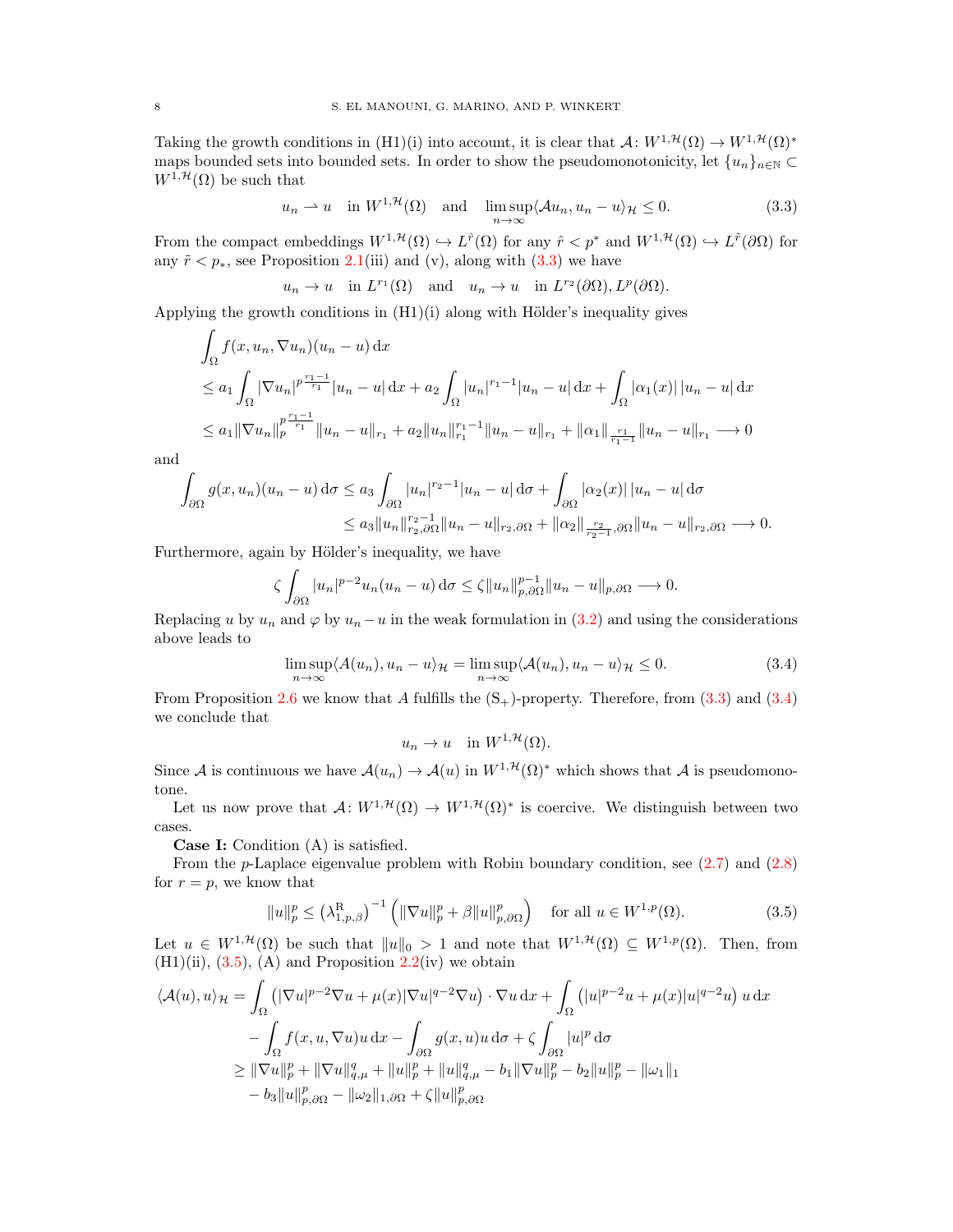EXISTENCE RESULTS FOR DOUBLE PHASE PROBLEMS 9

$$
\geq \left(1-b_1-b_2\left(\lambda_{1,p,\beta}^{\mathrm{R}}\right)^{-1}\right) \left(\|\nabla u\|_p^p + \|u\|_p^p\right) + \|\nabla u\|_{q,\mu}^q + \|u\|_{q,\mu}^q
$$
  
+  $\left(\zeta - b_2\beta \left(\lambda_{1,p,\beta}^{\mathrm{R}}\right)^{-1} - b_3\right) \|u\|_{p,\partial\Omega}^p - \|\omega_1\|_1 - \|\omega_2\|_{1,\partial\Omega}$   

$$
\geq \left(1-b_1-b_2\left(\lambda_{1,p,\beta}^{\mathrm{R}}\right)^{-1}\right) \left(\|\nabla u\|_p^p + \|u\|_p^p + \|\nabla u\|_{q,\mu}^q + \|u\|_{q,\mu}^q\right) - \|\omega_1\|_1 - \|\omega_2\|_{1,\partial\Omega}
$$
  
=  $\left(1-b_1-b_2\left(\lambda_{1,p,\beta}^{\mathrm{R}}\right)^{-1}\right) \hat{\rho}_{\mathcal{H}}(u) - \|\omega_1\|_1 - \|\omega_2\|_{1,\partial\Omega}$   

$$
\geq \left(1-b_1-b_2\left(\lambda_{1,p,\beta}^{\mathrm{R}}\right)^{-1}\right) \|u\|_0^p - \|\omega_1\|_1 - \|\omega_2\|_{1,\partial\Omega}.
$$

This shows the coercivity of A.

Case II: Condition (B) is satisfied.

From the Steklov p-Laplace eigenvalue problem, see  $(2.9)$  and  $(2.10)$  for  $r = p$ , we have the inequality

<span id="page-8-1"></span>
$$
||u||_{p,\partial\Omega}^p \le (\lambda_{1,p}^S)^{-1} \left( \|\nabla u\|_p^p + \|u\|_p^p \right) \quad \text{for all } u \in W^{1,p}(\Omega). \tag{3.6}
$$

As before, let  $u \in W^{1,\mathcal{H}}(\Omega)$  be such that  $||u||_0 > 1$  and note again that  $W^{1,\mathcal{H}}(\Omega) \subseteq W^{1,p}(\Omega)$ . Applying  $(H1)(ii)$ ,  $(3.6)$ ,  $(B)$  and Proposition  $2.2(iv)$  $2.2(iv)$  one gets

$$
\langle A(u), u \rangle_{\mathcal{H}} = \int_{\Omega} \left( |\nabla u|^{p-2} \nabla u + \mu(x) |\nabla u|^{q-2} \nabla u \right) \cdot \nabla u \, dx + \int_{\Omega} \left( |u|^{p-2} u + \mu(x) |u|^{q-2} u \right) u \, dx - \int_{\Omega} f(x, u, \nabla u) u \, dx - \int_{\partial \Omega} g(x, u) u \, d\sigma + \zeta \int_{\partial \Omega} |u|^p \, d\sigma \geq ||\nabla u||_p^p + ||\nabla u||_{q,\mu}^q + ||u||_p^p + ||u||_{q,\mu}^q - b_1 ||\nabla u||_p^p - b_2 ||u||_p^p - ||\omega_1||_1 - b_3 ||u||_{p,\partial \Omega}^p - ||\omega_2||_{1,\partial \Omega} + \zeta ||u||_{p,\partial \Omega}^p
$$
  
\n
$$
\geq \left( 1 - \max\{b_1, b_2\} - b_3 \left( \lambda_{1,p}^S \right)^{-1} \right) \left( ||\nabla u||_p^p + ||u||_p^p \right) + ||\nabla u||_{q,\mu}^q + ||u||_{q,\mu}^q - ||\omega_1||_1 - ||\omega_2||_{1,\partial \Omega} \n\geq \left( 1 - \max\{b_1, b_2\} - b_3 \left( \lambda_{1,p}^S \right)^{-1} \right) \hat{\rho}_{\mathcal{H}}(u) - ||\omega_1||_1 - ||\omega_2||_{1,\partial \Omega} \n\geq \left( 1 - \max\{b_1, b_2\} - b_3 \left( \lambda_{1,p}^S \right)^{-1} \right) ||u||_0^p - ||\omega_1||_1 - ||\omega_2||_{1,\partial \Omega}.
$$

Hence,  $\mathcal{A}: W^{1,\mathcal{H}}(\Omega) \to W^{1,\mathcal{H}}(\Omega)^*$  is again coercive.

We have shown that  $\mathcal{A}: W^{1,\mathcal{H}}(\Omega) \to W^{1,\mathcal{H}}(\Omega)^*$  is a bounded, pseudomonotone and coercive operator. From Theorem [2.5](#page-4-4) we find an element  $\hat{u} \in W^{1,\mathcal{H}}(\Omega)$  such that  $\mathcal{A}(\hat{u})=0$  with  $\hat{u}\neq 0$ since  $f(x, 0, 0) \neq 0$  for a. a.  $x \in \Omega$ . In view of the definition of A, we see that  $\hat{u}$  turns out to be a nontrivial weak solution of problem  $(3.1)$ . Similar to Theorem 3.1 of Gasiński-Winkert [\[17\]](#page-15-14) we can show the boundedness of  $\hat{u}$ . The proof is complete.

#### 4. Constant sign solutions for superlinear perturbations

<span id="page-8-0"></span>In this section we are interested in constant sign solutions for problems of type  $(1.1)$  without convection term but with superlinear nonlinearities. We are going to consider the cases of the dependence on Robin and Steklov eigenvalues separately. We start with the Steklov case and set

$$
h_1(x, s, \xi) = -\vartheta |s|^{p-2} s - \mu(x) |s|^{q-2} s - f(x, s)
$$
 for a. a.  $x \in \Omega$ ,  
\n
$$
h_2(x, s) = \zeta |s|^{p-2} s - g(x, s)
$$
 for a. a.  $x \in \partial\Omega$ ,

for all  $s \in \mathbb{R}$ ,  $\vartheta, \zeta > 0$  to be specified and Carathéodory functions f and g which satisfy hypotheses  $(H2)$  below. With this choice,  $(1.1)$  can be written as

<span id="page-8-2"></span>
$$
-\operatorname{div}(|\nabla u|^{p-2}\nabla u + \mu(x)|\nabla u|^{q-2}\nabla u) = -\vartheta|u|^{p-2}u - \mu(x)|u|^{q-2}u - f(x,u) \quad \text{in } \Omega,
$$
  

$$
(|\nabla u|^{p-2}\nabla u + \mu(x)|\nabla u|^{q-2}\nabla u) \cdot \nu = \zeta|u|^{p-2}u - g(x,u) \quad \text{on } \partial\Omega,
$$
 (4.1)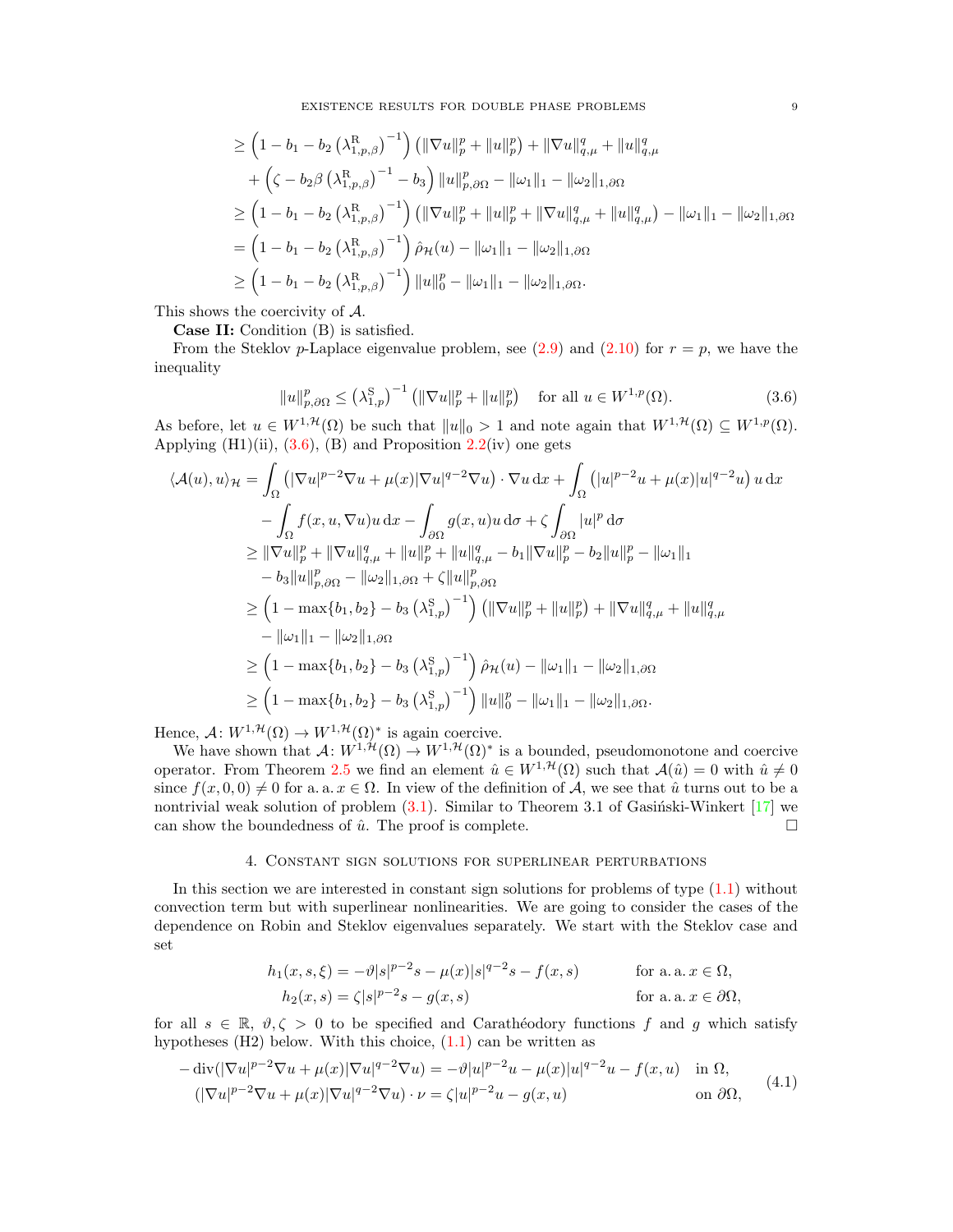where the following conditions are supposed:

- (H2) The nonlinearities  $f: \Omega \times \mathbb{R} \to \mathbb{R}$  and  $g: \partial \Omega \times \mathbb{R} \to \mathbb{R}$  are assumed to be Carathéodory functions which satisfy the subsequent hypotheses:
	- (i)  $f$  and  $q$  are bounded on bounded sets.
	- (ii) It holds

$$
\lim_{s \to \pm \infty} \frac{f(x, s)}{|s|^{q-2} s} = +\infty \quad \text{uniformly for a. a. } x \in \Omega,
$$
\n
$$
\lim_{s \to \pm \infty} \frac{g(x, s)}{|s|^{q-2} s} = +\infty \quad \text{uniformly for a. a. } x \in \partial \Omega.
$$

(iii) It holds

$$
\lim_{s \to 0} \frac{f(x, s)}{|s|^{q-2} s} = 0 \quad \text{uniformly for a. a. } x \in \Omega,
$$
  

$$
\lim_{s \to 0} \frac{g(x, s)}{|s|^{p-2} s} = 0 \quad \text{uniformly for a. a. } x \in \partial\Omega.
$$

We say that  $u \in W^{1, \mathcal{H}}(\Omega)$  is a weak solution of problem  $(4.1)$  if

$$
\int_{\Omega} \left( |\nabla u|^{p-2} \nabla u + \mu(x) |\nabla u|^{q-2} \nabla u \right) \cdot \nabla \varphi \, dx + \int_{\Omega} \left( \vartheta |u|^{p-2} u + \mu(x) |u|^{q-2} u \right) \varphi \, dx
$$
\n
$$
= \int_{\Omega} \left( -f(x, u) \right) \varphi \, dx + \int_{\partial \Omega} \left( \zeta |u|^{p-2} u - g(x, u) \right) \varphi \, d\sigma
$$

is fulfilled for all  $\varphi \in W^{1, \mathcal{H}}(\Omega)$ .

The following theorem states the existence of constant sign solutions where the parameter  $\zeta$ depends on the first Steklov eigenvalue for the *p*-Laplacian, namely  $\lambda_{1,p}^{\mathrm{S}}$ .

<span id="page-9-0"></span>**Theorem 4.1.** Let hypotheses [\(2.3\)](#page-2-1) and (H2) be satisfied. Furthermore, let  $\vartheta \in (0,1]$  and let  $\zeta > \lambda_{1,p}^S$  with  $\lambda_{1,p}^S$  being the first eigenvalue of the Steklov eigenvalue problem of the p-Laplacian stated in [\(2.9\)](#page-5-2). Then, problem [\(4.1\)](#page-8-2) has at least two nontrivial weak solutions  $u_0, v_0 \in$  $W^{1,\mathcal{H}}(\Omega) \cap L^{\infty}(\Omega)$  such that  $u_0 \geq 0$  and  $v_0 \leq 0$ .

*Proof.* From hypothesis (H2)(ii) we know that we can find constants  $M_1, M_2 = M_2(\zeta) > 1$  such that

<span id="page-9-2"></span><span id="page-9-1"></span>
$$
f(x,s)s \ge |s|^q \quad \text{for a.a. } x \in \Omega \text{ and all } |s| \ge M_1,
$$
  

$$
g(x,s)s \ge \zeta|s|^q \quad \text{for a.a. } x \in \Omega \text{ and all } |s| \ge M_2.
$$
 (4.2)

We set  $M_3 = \max(M_1, M_2)$  and take a constant function  $\overline{u} \equiv \varsigma \in [M_3, +\infty)$ . Applying [\(4.2\)](#page-9-1),  $p < q$  and  $M_3 > 1$  yields

 $0 \ge -f(x,\overline{u})$  for a. a.  $x \in \Omega$  and  $0 \ge \zeta \overline{u}^{p-1} - g(x,\overline{u})$  for a. a.  $x \in \partial\Omega$ . (4.3)

Analogously, we can choose  $\underline{v} \equiv -\varsigma$  in order to get

 $0 \leq -f(x, \underline{v})$  for a. a.  $x \in \Omega$  and  $0 \leq \zeta |\underline{v}|^{p-2} \underline{v} - g(x, \underline{v})$  for a. a.  $x \in \partial \Omega$ .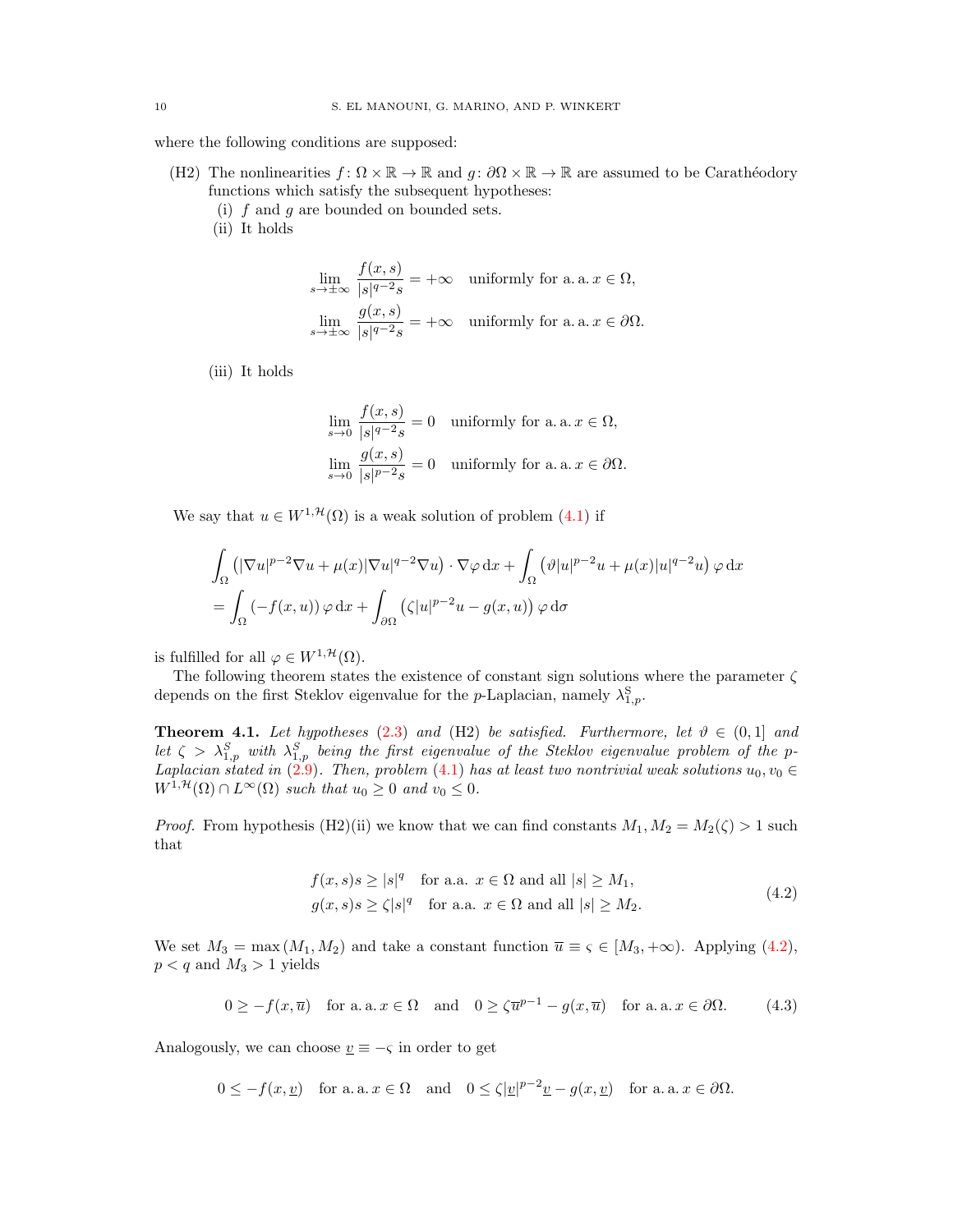Now, we introduce the cut-off functions  $\theta^{\pm} \colon \Omega \times \mathbb{R} \to \mathbb{R}$  and  $\theta_{\zeta}^{\pm} \colon \partial \Omega \times \mathbb{R} \to \mathbb{R}$  defined by

<span id="page-10-0"></span>
$$
\theta^+(x,s) = \begin{cases}\n0 & \text{if } s < 0 \\
-f(x,s) & \text{if } 0 \le s \le \overline{u} , \\
-f(x,\overline{u}) & \text{if } \overline{u} < s\n\end{cases}
$$
\n
$$
\theta^+_\zeta(x,s) = \begin{cases}\n0 & \text{if } s < 0 \\
\zeta s^{p-1} - g(x,s) & \text{if } 0 \le s \le \overline{u} , \\
\zeta \overline{u}^{p-1} - g(x,\overline{u}) & \text{if } \overline{u} < s\n\end{cases}
$$
\n
$$
\theta^-(x,s) = \begin{cases}\n-f(x,\underline{v}) & \text{if } s < \underline{v} \\
-f(x,s) & \text{if } \underline{v} \le s \le 0 , \\
0 & \text{if } 0 < s\n\end{cases}
$$
\n
$$
\theta^-_\zeta(x,s) = \begin{cases}\n\zeta |\underline{v}|^{p-2} \underline{v} - g(x,\underline{v}) & \text{if } s < \underline{v} \\
\zeta |s|^{p-2} s - g(x,s) & \text{if } \underline{v} \le s \le 0 , \\
0 & \text{if } 0 < s\n\end{cases}
$$

which are Carathéodory functions. We set

$$
\Theta^{\pm}(x,s) = \int_0^s \theta^{\pm}(x,t) dt \text{ and } \Theta^{\pm}_{\zeta}(x,s) = \int_0^s \theta^{\pm}_{\zeta}(x,t) dt.
$$

Now we consider the C<sup>1</sup>-functionals  $\Gamma^{\pm}$ :  $W^{1, \mathcal{H}}(\Omega) \to \mathbb{R}$  defined by

$$
\Gamma^{\pm}(u) = \frac{1}{p} \|\nabla u\|_{p}^{p} + \frac{1}{q} \|\nabla u\|_{q,\mu}^{q} + \frac{\vartheta}{p} \|u\|_{p}^{p} + \frac{1}{q} \|u\|_{q,\mu}^{q} - \int_{\Omega} \Theta^{\pm}(x, u) \,dx - \int_{\partial \Omega} \Theta^{\pm}_{\zeta}(x, u) \,d\sigma.
$$

Furthermore, we write  $F(x, s) = \int_0^s f(x, t) dt$  and  $G(x, s) = \int_0^s g(x, t) dt$ .

We first investigate the existence of the nonnegative solution. Due to the truncations in  $(4.4)$ it is clear that the functional  $\Gamma^+$  is coercive and also sequentially weakly lower semicontinuous. Hence, its global minimizer  $u_0 \in W^{1,\mathcal{H}}(\Omega)$  exists, that is

<span id="page-10-1"></span>
$$
\Gamma^+(u_0) = \inf \left[ \Gamma^+(u) \, : \, u \in W^{1, \mathcal{H}}(\Omega) \right].
$$

From hypotheses (H2)(iii), for given  $\varepsilon_1, \varepsilon_2 > 0$ , there exist  $\delta_1 = \delta_1(\varepsilon_1), \delta_2 = \delta_2(\varepsilon_2) \in (0, \overline{u})$  such that

$$
F(x,s) \le \frac{\varepsilon_1}{q}|s|^q \quad \text{for a.a. } x \in \Omega \text{ and for all } |s| \le \delta_1,
$$
  

$$
G(x,s) \le \frac{\varepsilon_2}{p}|s|^p \quad \text{for a.a. } x \in \partial\Omega \text{ and for all } |s| \le \delta_2.
$$
 (4.5)

We set  $\delta := \min(\delta_1, \delta_2)$ . Recall that  $u_{1,p}^S$  is the first eigenfunction corresponding to the first eigenvalue  $\lambda_{1,p}^{\mathrm{S}}$  of the eigenvalue problem of the p-Laplacian with Steklov boundary condition, see [\(2.9\)](#page-5-2). We may suppose that it is normalized, that is,  $||u_{1,p}^{\mathcal{S}}||_{p,\partial\Omega} = 1$ . Since  $u_{1,p}^{\mathcal{S}} \in \text{int}(C^1(\overline{\Omega})_+)$ , we may choose  $t \in (0,1)$  small enough such that  $tu_{1,p}^{S}(x) \in [0,\delta]$  for all  $x \in \overline{\Omega}$ . Because of  $(4.4)$ ,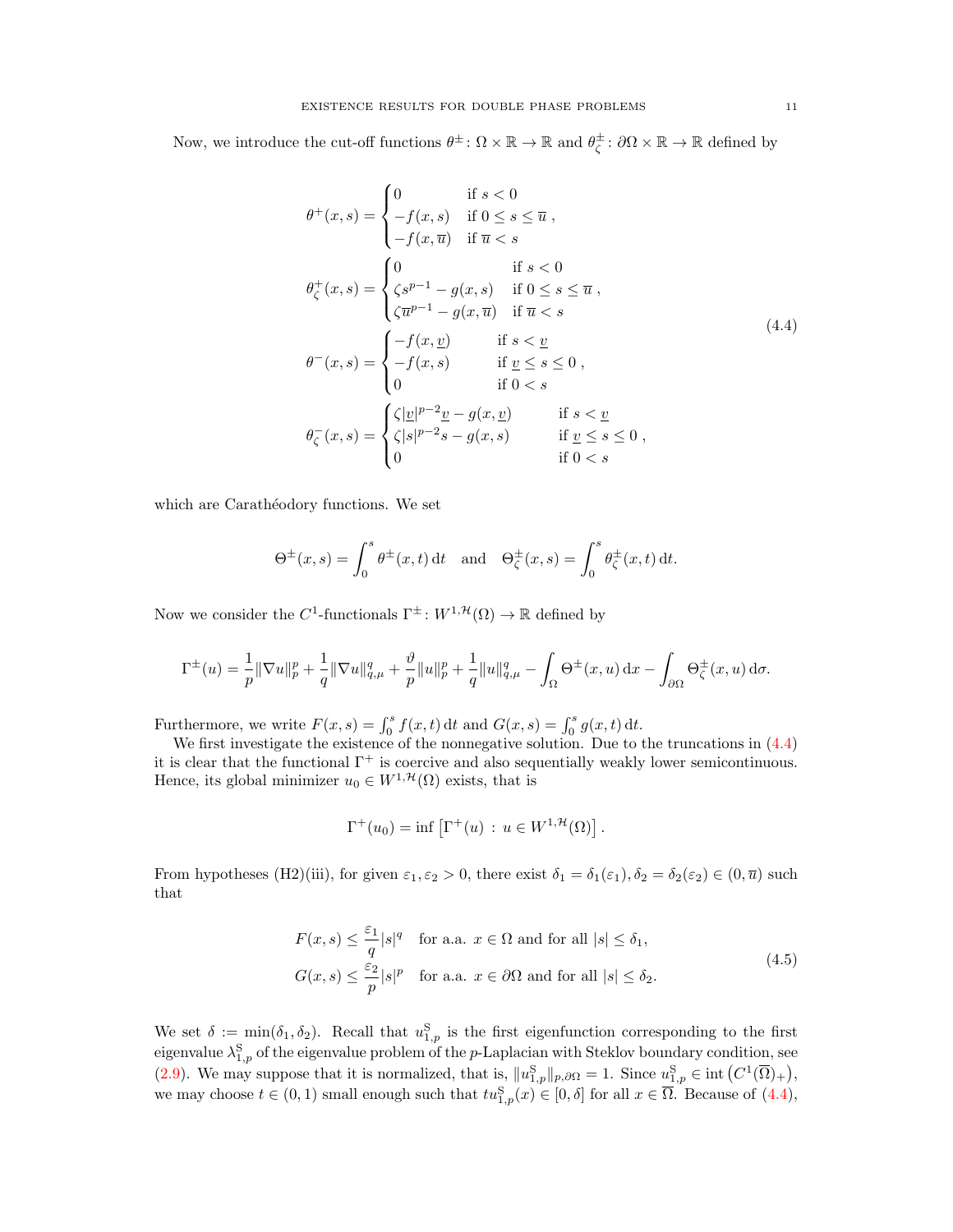$(4.5)$  and  $\delta < \overline{u}$  it follows that

$$
\Gamma^{+}\left(tu_{1,p}^{S}\right)
$$
\n
$$
= \frac{1}{p} \left\| \nabla \left(tu_{1,p}^{S}\right) \right\|_{p}^{p} + \frac{1}{q} \left\| \nabla \left(tu_{1,p}^{S}\right) \right\|_{q,\mu}^{q} + \frac{\vartheta}{p} \left\| tu_{1,p}^{S}\right\|_{p}^{p} + \frac{1}{q} \left\| tu_{1,p}^{S}\right\|_{q,\mu}^{q}
$$
\n
$$
- \int_{\Omega} \Theta^{+}\left(x, tu_{1,p}^{S}\right) dx - \int_{\partial \Omega} \Theta_{\zeta}^{+}\left(x, tu_{1,p}^{S}\right) d\sigma
$$
\n
$$
\leq \frac{t^{p}}{p} \lambda_{1,p}^{S} + \frac{t^{q}}{q} \left\| \nabla u_{1,p}^{S}\right\|_{q,\mu}^{q} + \frac{t^{q}}{q} \left\| u_{1,p}^{S}\right\|_{q,\mu}^{q} + \int_{\Omega} F\left(x, tu_{1,p}^{S}\right) dx - \frac{\zeta t^{p}}{p}
$$
\n
$$
+ \int_{\partial \Omega} G\left(x, tu_{1,p}^{S}\right) d\sigma
$$
\n
$$
\leq \frac{t^{p}}{p} \lambda_{1,p}^{S} + \frac{t^{q}}{q} \left\| \nabla u_{1,p}^{S}\right\|_{q,\mu}^{q} + \frac{t^{q}}{q} \left\| u_{1,p}^{S}\right\|_{q,\mu}^{q} + \frac{\varepsilon_{1}t^{q}}{q} \left\| u_{1,p}^{S}\right\|_{q}^{q} - \frac{\zeta t^{p}}{p} + \frac{\varepsilon_{2}t^{p}}{p}
$$
\n
$$
= t^{p} \left( \frac{\lambda_{1,p}^{S} - \zeta + \varepsilon_{2}}{p} \right) + t^{q} \left( \frac{\left\| \nabla u_{1,p}^{S}\right\|_{q,\mu}^{q} + \left\| u_{1,p}^{S}\right\|_{q,\mu}^{q} + \varepsilon_{1} \left\| u_{1,p}^{S}\right\|_{q}^{q}}{q} \right).
$$
\n(4.6)

By assumption, we know that  $\zeta > \lambda_{1,p}^S$ . So we may choose  $\varepsilon_1, \varepsilon_2 > 0$  such that

<span id="page-11-0"></span> $0 < \varepsilon_1 < \infty$  and  $0 < \varepsilon_2 < \zeta - \lambda_{1,p}^{\rm S}$ .

From this choice and since  $p < q$  we obtain from  $(4.6)$ 

 $\Gamma^+$   $\left(tu_{1,p}^{\mathrm{S}}\right) < 0$  for all sufficiently small  $t > 0$ .

Therefore, we know now that

<span id="page-11-1"></span>
$$
\Gamma^{+}\left(u_{0}\right) < 0 = \Gamma^{+}\left(0\right).
$$

Hence,  $u_0 \neq 0$ .

Since  $u_0$  is a global minimizer of  $\Gamma^+$  we have  $(\Gamma^+)'(u_0) = 0$ , that is,

$$
\int_{\Omega} \left( |\nabla u_0|^{p-2} \nabla u_0 + \mu(x) |\nabla u_0|^{q-2} \nabla u_0 \right) \cdot \nabla \varphi \, dx \n+ \int_{\Omega} \left( \vartheta |u_0|^{p-2} u_0 + \mu(x) |u_0|^{q-2} u_0 \right) \varphi \, dx \n= \int_{\Omega} \theta^+ (x, u_0) \varphi \, dx + \int_{\partial \Omega} \theta_{\zeta}^+ (x, u_0) \varphi \, d\sigma
$$
\n(4.7)

for all  $\varphi \in W^{1,\mathcal{H}}(\Omega)$ . First we take  $\varphi = -u_0^- \in W^{1,\mathcal{H}}(\Omega)$  as test function in [\(4.7\)](#page-11-1). We obtain

<span id="page-11-2"></span>
$$
\left\|\nabla u_0^-\right\|_p^p + \left\|\nabla u_0^-\right\|_{q,\mu}^q + \left\|u_0^-\right\|_p^p + \left\|u_0^-\right\|_{q,\mu}^q = 0,
$$

which yields  $u_0 = 0$  and so  $u_0 \ge 0$ . Second we choose  $\varphi = (u_0 - \overline{u})^+ \in W^{1, \mathcal{H}}(\Omega)$  as test function in [\(4.7\)](#page-11-1) which results in

$$
\int_{\Omega} \left( |\nabla u_0|^{p-2} \nabla u_0 + \mu(x) |\nabla u_0|^{q-2} \nabla u_0 \right) \cdot \nabla (u_0 - \overline{u})^+ dx \n+ \int_{\Omega} \left( \vartheta u_0^{p-1} + \mu(x) u_0^{q-1} \right) (u_0 - \overline{u})^+ dx \n= \int_{\Omega} \theta^+ (x, u_0) (u_0 - \overline{u})^+ dx + \int_{\partial \Omega} \theta_{\zeta}^+ (x, u_0) (u_0 - \overline{u})^+ d\sigma \n= \int_{\Omega} (-f(x, \overline{u})) (u_0 - \overline{u})^+ dx + \int_{\partial \Omega} \left( \zeta \overline{u}^{p-1} - g(x, \overline{u}) \right) (u_0 - \overline{u})^+ d\sigma \n\leq 0,
$$
\n(4.8)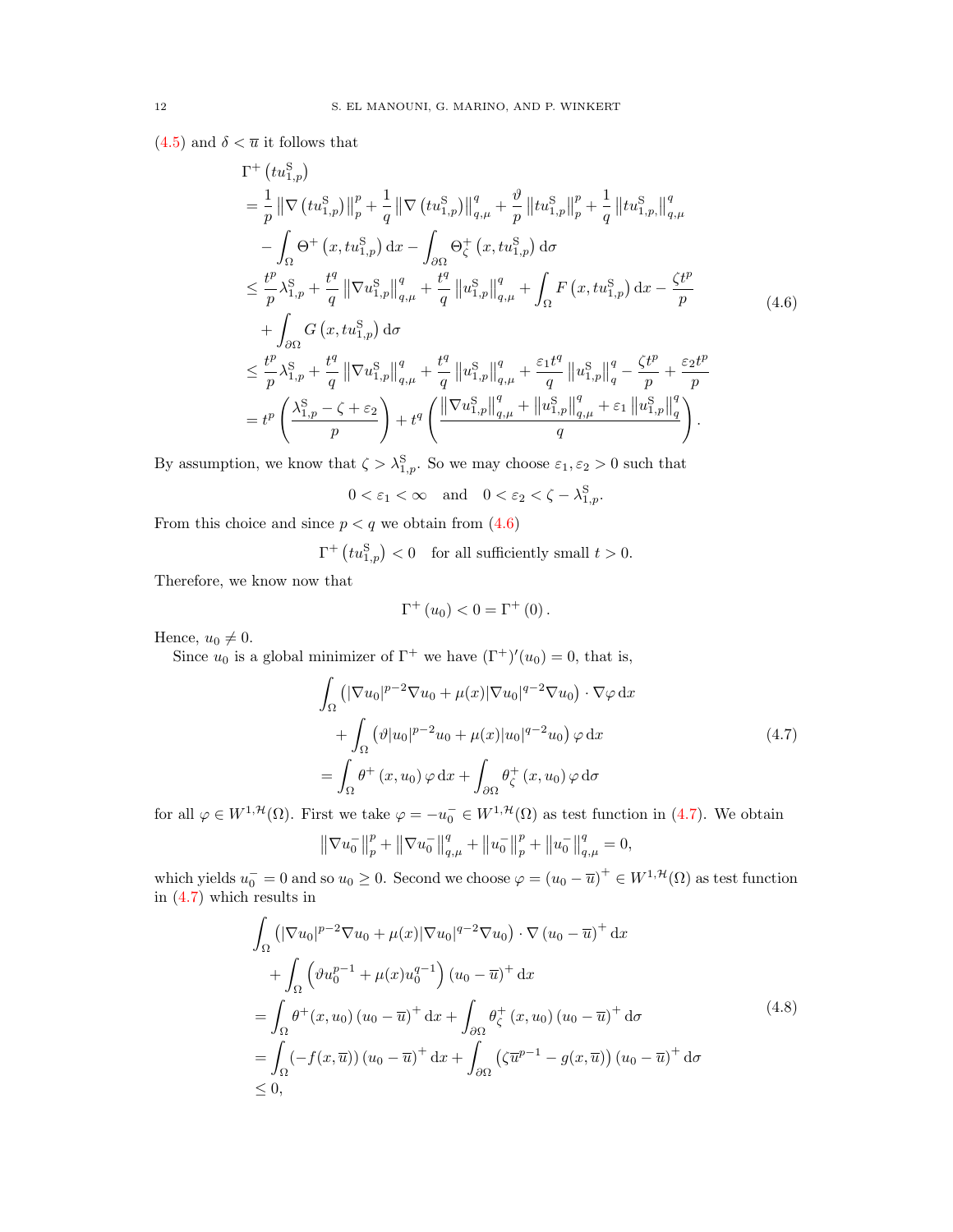by [\(4.3\)](#page-9-2). First note that

<span id="page-12-1"></span>
$$
\int_{\Omega} \left( |\nabla u_0|^{p-2} \nabla u_0 + \mu(x) |\nabla u_0|^{q-2} \nabla u_0 \right) \cdot \nabla (u_0 - \overline{u})^+ dx
$$
\n
$$
\geq \vartheta \int_{\Omega} \left( |\nabla (u_0 - \overline{u})^+|^p + \mu(x) |\nabla (u_0 - \overline{u})^+|^q \right) dx.
$$
\n(4.9)

Since  $u_0 > \overline{u} > 1$  on the set  $\{u_0 > \overline{u}\}\)$  we have

<span id="page-12-2"></span>
$$
\int_{\Omega} \left( \vartheta u_0^{p-1} + \mu(x) u_0^{q-1} \right) (u_0 - \overline{u})^+ dx
$$
\n
$$
\geq \vartheta \int_{\{u_0 > \overline{u}\}} \left( u_0^{p-1} + \mu(x) u_0^{q-1} \right) (u_0 - \overline{u}) dx
$$
\n
$$
\geq \vartheta \int_{\{u_0 > \overline{u}\}} \left( (u_0 - \overline{u})^{p-1} + \mu(x) (u_0 - \overline{u})^{q-1} \right) (u_0 - \overline{u}) dx
$$
\n
$$
= \vartheta \int_{\Omega} \left( ((u_0 - \overline{u})^+)^p + \mu(x) ((u_0 - \overline{u})^+)^q \right) dx.
$$
\n(4.10)

Combining  $(4.8)$  with  $(4.9)$  as well as  $(4.10)$  and using Proposition [2.2\(](#page-4-3)iii), (iv) implies that

$$
\vartheta \min\{\|(u_0 - \overline{u})^+\|_0^p, \|(u_0 - \overline{u})^+\|_0^q\} \le \vartheta \hat{\rho}_{\mathcal{H}}((u_0 - \overline{u})^+) \le 0.
$$

Hence,  $u_0 \leq \overline{u}$  and so  $u_0 \in [0, \overline{u}]$ . By the definition of the truncations in [\(4.4\)](#page-10-0) we see that  $u_0 \in W^{1, \mathcal{H}}(\Omega) \cap L^{\infty}(\Omega)$  turns out to be a weak solution of our original problem [\(4.1\)](#page-8-2).

For the nonpositive solution we consider the functional  $\Gamma^- : W^{\tilde{1},\mathcal{H}}(\Omega) \to \mathbb{R}$  and show in the same way that it has a global minimizer  $v_0 \in W^{1,\mathcal{H}}(\Omega)$  which belongs to  $[v, 0]$ .

Let us study now the case when the solutions depend on the first Robin eigenvalue. We set

$$
h_1(x, s, \xi) = (\zeta - \vartheta)|s|^{p-2}s - \mu(x)|s|^{q-2}s - f(x, s)
$$
 for a. a.  $x \in \Omega$ ,  
\n
$$
h_2(x, s) = -\beta|s|^{p-2}s
$$
 for a. a.  $x \in \partial\Omega$ ,

for all  $s \in \mathbb{R}$  with parameters  $\zeta > \vartheta > 0$  to be specified,  $\beta > 0$  is the same parameter as in the Robin eigenvalue problem and  $f$  is a Carathéodory function. Then, problem  $(1.1)$  becomes

<span id="page-12-3"></span>
$$
-\operatorname{div}(|\nabla u|^{p-2}\nabla u + \mu(x)|\nabla u|^{q-2}\nabla u) = (\zeta - \vartheta)|u|^{p-2}u - \mu(x)|u|^{q-2}u - f(x,u) \quad \text{in } \Omega,
$$
  

$$
(|\nabla u|^{p-2}\nabla u + \mu(x)|\nabla u|^{q-2}\nabla u) \cdot \nu = -\beta|u|^{p-2}u \qquad \text{on } \partial\Omega,
$$
 (4.11)

where  $f$  satisfies the following assumptions:

(H3) The function  $f: \Omega \times \mathbb{R} \to \mathbb{R}$  is a Carathéodory function such that:

(i)  $f$  is bounded on bounded sets.

(ii) It holds

$$
\lim_{s \to \pm \infty} \frac{f(x, s)}{|s|^{q-2} s} = +\infty \quad \text{uniformly for a. a. } x \in \Omega.
$$

(iii) It holds

$$
\lim_{s \to 0} \frac{f(x, s)}{|s|^{p-2} s} = 0 \quad \text{uniformly for a. a. } x \in \Omega.
$$

We have the following multiplicity result concerning problem  $(4.11)$ .

<span id="page-12-0"></span>**Theorem 4.2.** Let hypotheses [\(2.3\)](#page-2-1) and (H3) be satisfied. Further, let  $\zeta > \lambda_{1,p,\beta}^R + \vartheta$  with  $\vartheta > 0$  and  $\lambda_{1,p,\beta}^{R}$  being the first eigenvalue of the Robin eigenvalue problem of the p-Laplacian with  $\beta > 0$  stated in [\(2.7\)](#page-5-1). Then, problem [\(4.11\)](#page-12-3) has at least two nontrivial weak solutions  $u_1, v_1 \in W^{1,\mathcal{H}}(\Omega) \cap L^{\infty}(\Omega)$  such that  $u_1 \geq 0$  and  $v_1 \leq 0$ .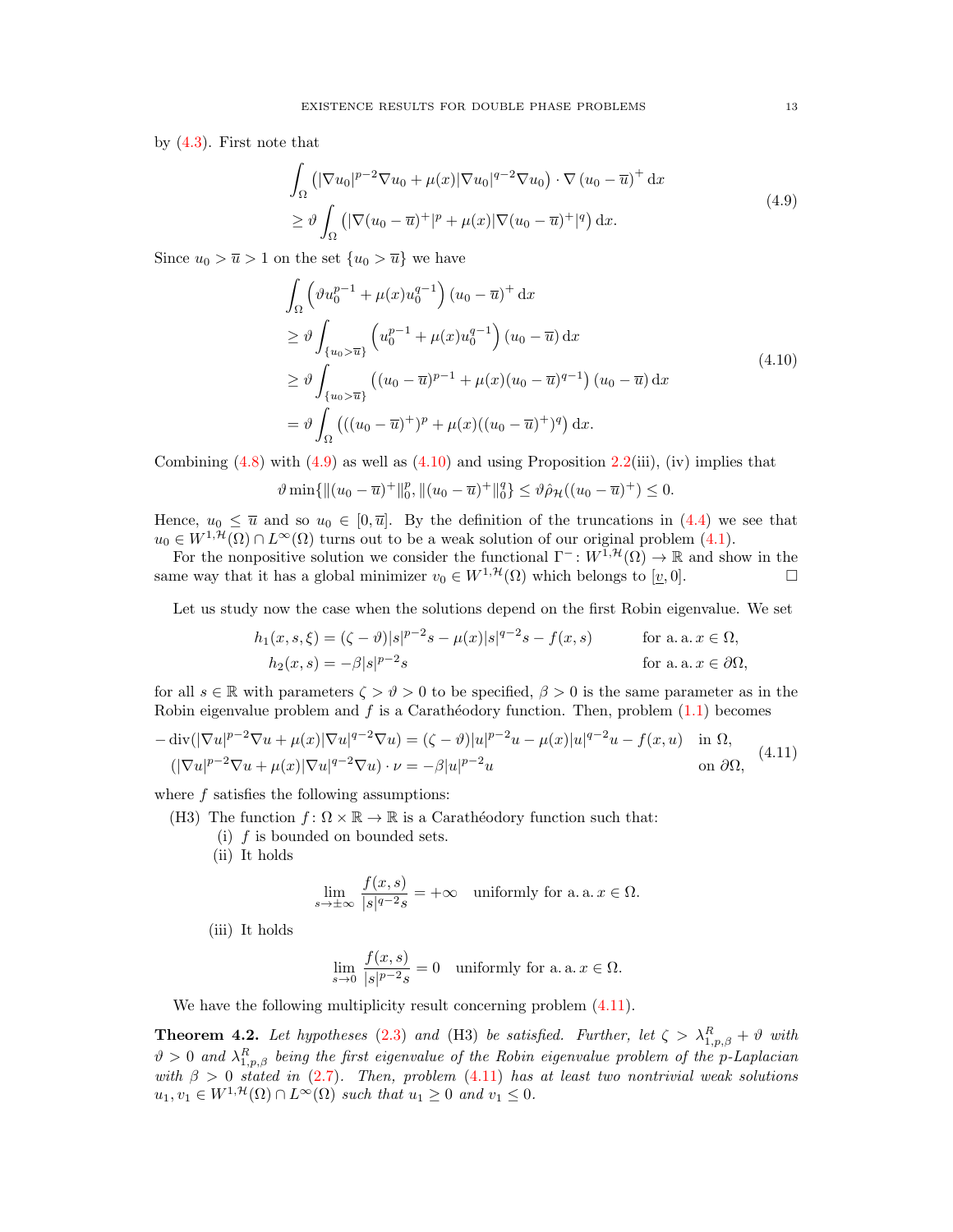*Proof.* Taking hypothesis (H3)(ii) into account we find a constant  $M = M(\zeta) > 1$  such that

<span id="page-13-3"></span><span id="page-13-0"></span>
$$
f(x,s)s \ge \zeta|s|^q \quad \text{for a.a. } x \in \Omega \text{ and all } |s| \ge M. \tag{4.12}
$$

As in the proof of Theorem [4.1,](#page-9-0) by [\(4.12\)](#page-13-0), we can take constant functions  $\overline{u} \in (M, +\infty)$  and  $\underline{v} \equiv -\overline{u}$  such that

$$
0 \ge \zeta \overline{u}^{p-1} - f(x, \overline{u}) \quad \text{for a. a.} \ x \in \Omega \quad \text{and} \quad 0 \le \zeta |v|^{p-2} \underline{v} - f(x, \underline{v}) \quad \text{for a. a.} \ x \in \Omega,\tag{4.13}
$$

because  $p < q$  and  $M > 1$ .

Then we define truncations  $\psi_{\zeta}^{\pm} \colon \Omega \times \mathbb{R} \to \mathbb{R}$  and  $\psi_{\beta}^{\pm} \colon \partial \Omega \times \mathbb{R} \to \mathbb{R}$  as follows

<span id="page-13-1"></span>
$$
\psi_{\zeta}^{+}(x,s) = \begin{cases}\n0 & \text{if } s < 0 \\
\zeta s^{p-1} - f(x,s) & \text{if } 0 \le s \le \overline{u} , \\
\zeta \overline{u}^{p-1} - f(x,\overline{u}) & \text{if } \overline{u} < s\n\end{cases}
$$
\n
$$
\psi_{\beta}^{+}(x,s) = \begin{cases}\n0 & \text{if } s < 0 \\
-\beta s^{p-1} & \text{if } 0 \le s \le \overline{u} , \\
-\beta \overline{u}^{p-1} & \text{if } \overline{u} < s\n\end{cases}
$$
\n
$$
\psi_{\zeta}^{-}(x,s) = \begin{cases}\n\zeta |\underline{v}|^{p-2} \underline{v} - f(x,\underline{v}) & \text{if } s < \underline{v} \\
\zeta |s|^{p-2} s - f(x,s) & \text{if } \underline{v} \le s \le 0 , \\
0 & \text{if } 0 < s\n\end{cases}
$$
\n
$$
\psi_{\beta}^{-}(x,s) = \begin{cases}\n-\beta |\underline{v}|^{p-2} \underline{v} & \text{if } s < \underline{v} \\
-\beta |s|^{p-2} s & \text{if } \underline{v} \le s \le 0 . \\
0 & \text{if } 0 < s\n\end{cases}
$$
\n(4.14)

We set

$$
\Psi_{\zeta}^{\pm}(x,s) = \int_0^s \psi_{\zeta}^{\pm}(x,t) dt \text{ and } \Psi_{\beta}^{\pm}(x,s) = \int_0^s \psi_{\beta}^{\pm}(x,t) dt
$$

and introduce the  $C^1$ -functionals  $\Pi^{\pm}$ :  $W^{1, \mathcal{H}}(\Omega) \to \mathbb{R}$  given by

$$
\Pi^{\pm}(u) = \frac{1}{p} \|\nabla u\|_{p}^{p} + \frac{1}{q} \|\nabla u\|_{q,\mu}^{q} + \frac{\vartheta}{p} \|u\|_{p}^{p} + \frac{1}{q} \|u\|_{q,\mu}^{q} - \int_{\Omega} \Psi_{\zeta}^{\pm}(x, u) \,dx - \int_{\partial \Omega} \Psi_{\beta}^{\pm}(x, u) \,d\sigma.
$$

As before, we define  $F(x, s) = \int_0^s f(x, t) dt$ .

We start with the existence of a nonnegative solution. Because of  $(4.14)$  we know that the functional  $\Pi^+$  is coercive and also sequentially weakly lower semicontinuous. Therefore, we find an element  $u_1 \in W^{1, \mathcal{H}}(\Omega)$  such that

<span id="page-13-2"></span>
$$
\Pi^+(u_1) = \inf \left[ \Pi^+(u) \, : \, u \in W^{1,\mathcal{H}}(\Omega) \right].
$$

By hypothesis (H3)(iii), we find for every  $\varepsilon > 0$  a number  $\delta \in (0, \overline{u})$  such that

$$
F(x,s) \le \frac{\varepsilon}{p} |s|^p \quad \text{for a.a. } x \in \Omega \text{ and for all } |s| \le \delta. \tag{4.15}
$$

We recall that  $u_{1,p,\beta}^{\text{R}}$  is the first eigenfunction corresponding to the first eigenvalue  $\lambda_{1,p,\beta}^{\text{R}}$  of the eigenvalue problem of the  $p$ -Laplacian with Robin boundary condition, see  $(2.7)$ . Without any loss of generality we can assume that  $u_{1,p,\beta}^{R}$  is normalized (that is,  $||u_{1,p,\beta}^{R}||_{p} = 1$ ) and because of  $u_{1,p,\beta}^{\mathbf{R}} \in \text{int}(C^1(\overline{\Omega})_+)$  we choose  $t \in (0,1)$  sufficiently small such that  $tu_{1,p,\beta}^{\mathbf{R}}(x) \in [0,\delta]$  for all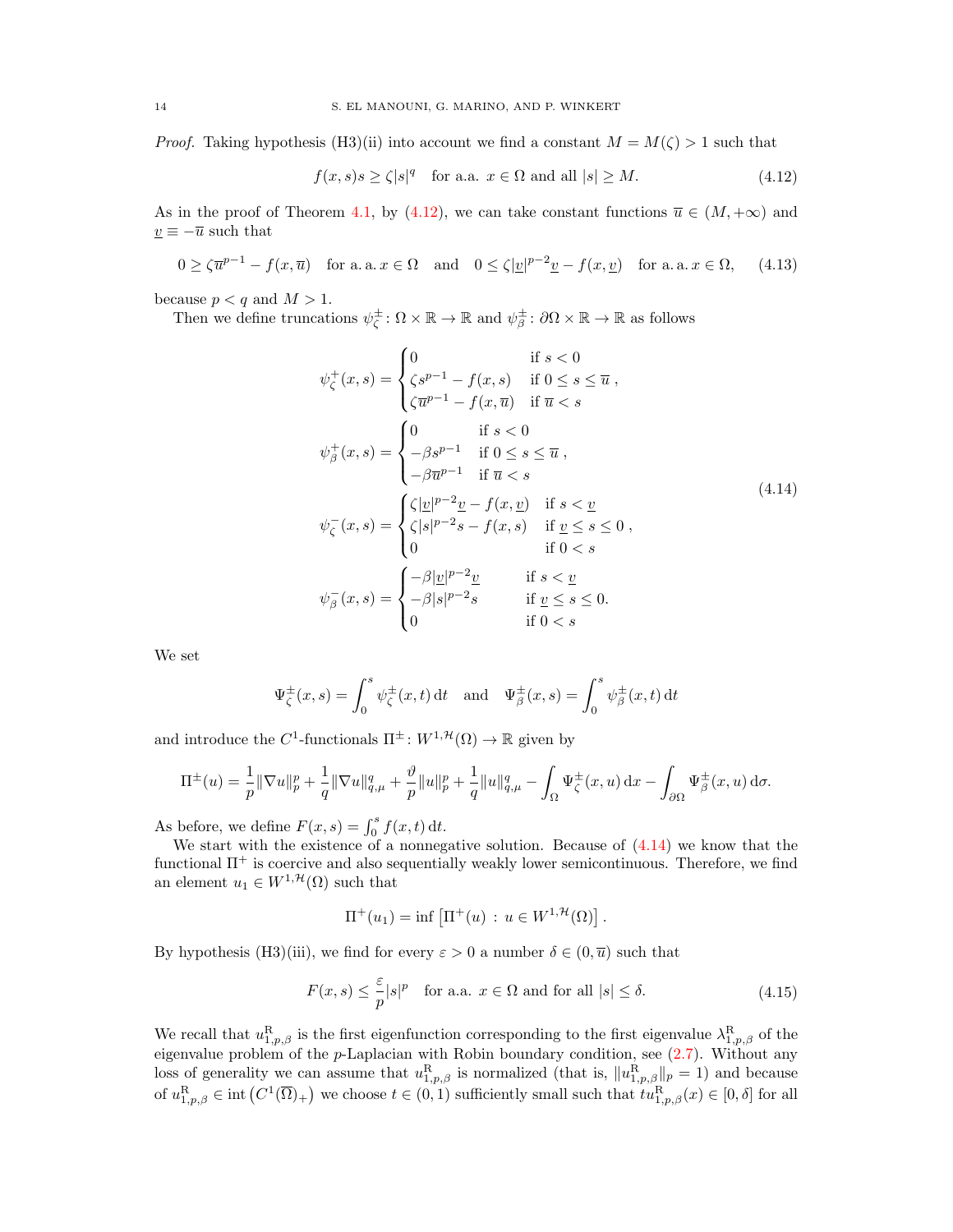$x \in \overline{\Omega}$ . Applying [\(4.14\)](#page-13-1), [\(4.15\)](#page-13-2),  $\delta < \overline{u}$  and  $\vartheta > 0$  gives

$$
\Pi^{+}\left(tu_{1,p,\beta}^{\mathrm{R}}\right) \n= \frac{1}{p} \left\| \nabla \left(tu_{1,p,\beta}^{\mathrm{R}}\right) \right\|_{p}^{p} + \frac{1}{q} \left\| \nabla \left(tu_{1,p,\beta}^{\mathrm{R}}\right) \right\|_{q,\mu}^{q} + \frac{\vartheta}{p} \left\|tu_{1,p,\beta}^{\mathrm{R}}\right\|_{p}^{p} + \frac{1}{q} \left\|tu_{1,p,\beta}^{\mathrm{R}}\right\|_{q,\mu}^{q} \n- \int_{\Omega} \Psi_{\zeta}^{+}\left(x, tu_{1,p,\beta}^{\mathrm{R}}\right) dx - \int_{\partial\Omega} \Psi_{\beta}^{+}\left(x, tu_{1,p,\beta}^{\mathrm{R}}\right) d\sigma \n\leq \frac{t^{p}}{p} \lambda_{1,p,\beta}^{\mathrm{R}} - \frac{\beta t^{p}}{p} \left\|u_{1,p,\beta}^{\mathrm{R}}\right\|_{p,\partial\Omega}^{p} + \frac{t^{q}}{q} \left\|\nabla u_{1,p,\beta}^{\mathrm{R}}\right\|_{q,\mu}^{q} + \frac{t^{p}\vartheta}{p} + \frac{t^{q}}{q} \left\|u_{1,p,\beta}^{\mathrm{R}}\right\|_{q,\mu}^{q} \n- \frac{\zeta t^{p}}{p} + \int_{\Omega} F\left(x, tu_{1,p,\beta}^{\mathrm{R}}\right) dx + \frac{\beta t^{p}}{p} \left\|u_{1,p,\beta}^{\mathrm{R}}\right\|_{p,\partial\Omega}^{p} \n\leq \frac{t^{p}}{p} \lambda_{1,p,\beta}^{\mathrm{R}} + \frac{t^{q}}{q} \left\|\nabla u_{1,p,\beta}^{\mathrm{R}}\right\|_{q,\mu}^{q} + \frac{t^{p}\vartheta}{p} + \frac{t^{q}}{q} \left\|u_{1,p,\beta}^{\mathrm{R}}\right\|_{q,\mu}^{q} - \frac{\zeta t^{p}}{p} + \frac{\varepsilon t^{p}}{p} \n\leq t^{p} \left(\frac{\lambda_{1,p,\beta}^{\mathrm{R}} + \vartheta - \zeta + \varepsilon}{p}\right) + t^{q} \left(\frac{\left\|\nabla u_{1,p,\beta}^{\
$$

Due to  $\zeta > \lambda_{1,p,\beta}^{\rm R} + \vartheta$  and  $p < q$  one has from  $(4.16)$  for  $\varepsilon \in (0, \zeta - \lambda_{1,p,\beta}^{\rm R} - \vartheta)$  that

<span id="page-14-2"></span> $\Pi^+\left(tu_{1,p,\beta}^{\rm R}\right)<0$  for all sufficiently small  $t>0$ .

Hence,  $\Pi^+(u_1) < 0 = \Pi^+(0)$  and so  $u_1 \neq 0$ . We have  $(\Pi^+)'(u_1) = 0$ , that is,

<span id="page-14-3"></span>
$$
\int_{\Omega} \left( |\nabla u_1|^{p-2} \nabla u_1 + \mu(x) |\nabla u_1|^{q-2} \nabla u_1 \right) \cdot \nabla \varphi \, dx \n+ \int_{\Omega} \left( \vartheta |u_1|^{p-2} u_1 + \mu(x) |u_1|^{q-2} u_1 \right) \varphi \, dx \n= \int_{\Omega} \psi_{\zeta}^+(x, u_1) \varphi \, dx + \int_{\partial \Omega} \psi_{\beta}^+(x, u_1) \varphi \, d\sigma
$$
\n(4.17)

for all  $\varphi \in W^{1,\mathcal{H}}(\Omega)$ . As done in the proof of Theorem [4.1](#page-9-0) we take  $\varphi = -u_1^- \in W^{1,\mathcal{H}}(\Omega)$  and  $\varphi = (u_1 - \overline{u})^+ \in W^{1,1}(\Omega)$  as test functions in [\(4.17\)](#page-14-3) which gives us  $0 \le u_1 \le \overline{u}$ , see [\(4.13\)](#page-13-3). Hence, by the definition of the truncations in  $(4.14)$  we see that  $u_1 \in W^{1,\mathcal{H}}(\Omega) \cap L^{\infty}(\Omega)$  solves problem [\(4.11\)](#page-12-3).

In the same way we can show the existence of a nontrivial nonpositive solution  $v_1 \in W^{1, \mathcal{H}}(\Omega) \cap$  $L^{\infty}(\Omega)$  by treating the functional  $\Pi^- : W^{1,\mathcal{H}}(\Omega) \to \mathbb{R}$  instead of  $\Pi^+ : W^{1,\mathcal{H}}(\Omega) \to \mathbb{R}$ .

Remark 4.3. In this section we decided to consider two different problems since in the proof of Theorem [4.1](#page-9-0) the use of the first Robin eigenfunction would have provided a condition of the form

$$
\lambda_{1,p,\beta}^{R} + \vartheta < (\beta + \zeta) \left\| u_{1,p,\beta}^{R} \right\|_{p,\partial\Omega}^{p},\tag{4.18}
$$

which depends also on the boundary norm of the eigenfunction  $u_{1,p,\beta}^R$ . So the statement of Theorem [4.1](#page-9-0) still holds true when we replace the assumption  $\zeta > \lambda_{1,p}^S$  by [\(4.18\)](#page-14-4) where  $u_{1,p,\beta}^R$  is the first normalized (that is,  $||u_{1,p,\beta}^R||_p = 1$ ) eigenfunction associated to the first eigenvalue  $\lambda_{1,p,\beta}^R$ of the Robin eigenvalue problem.

### <span id="page-14-4"></span>**REFERENCES**

- <span id="page-14-0"></span>[1] A. Bahrouni, V.D. Rădulescu, P. Winkert, Double phase problems with variable growth and convection for the Baouendi-Grushin operator, Z. Angew. Math. Phys. 71 (2020), no. 6, 183, 14 pp.
- <span id="page-14-1"></span>[2] G. Barletta, E. Tornatore, Elliptic problems with convection terms in Orlicz spaces, J. Math. Anal. Appl. 495 (2021), no. 2, 124779, 28 pp.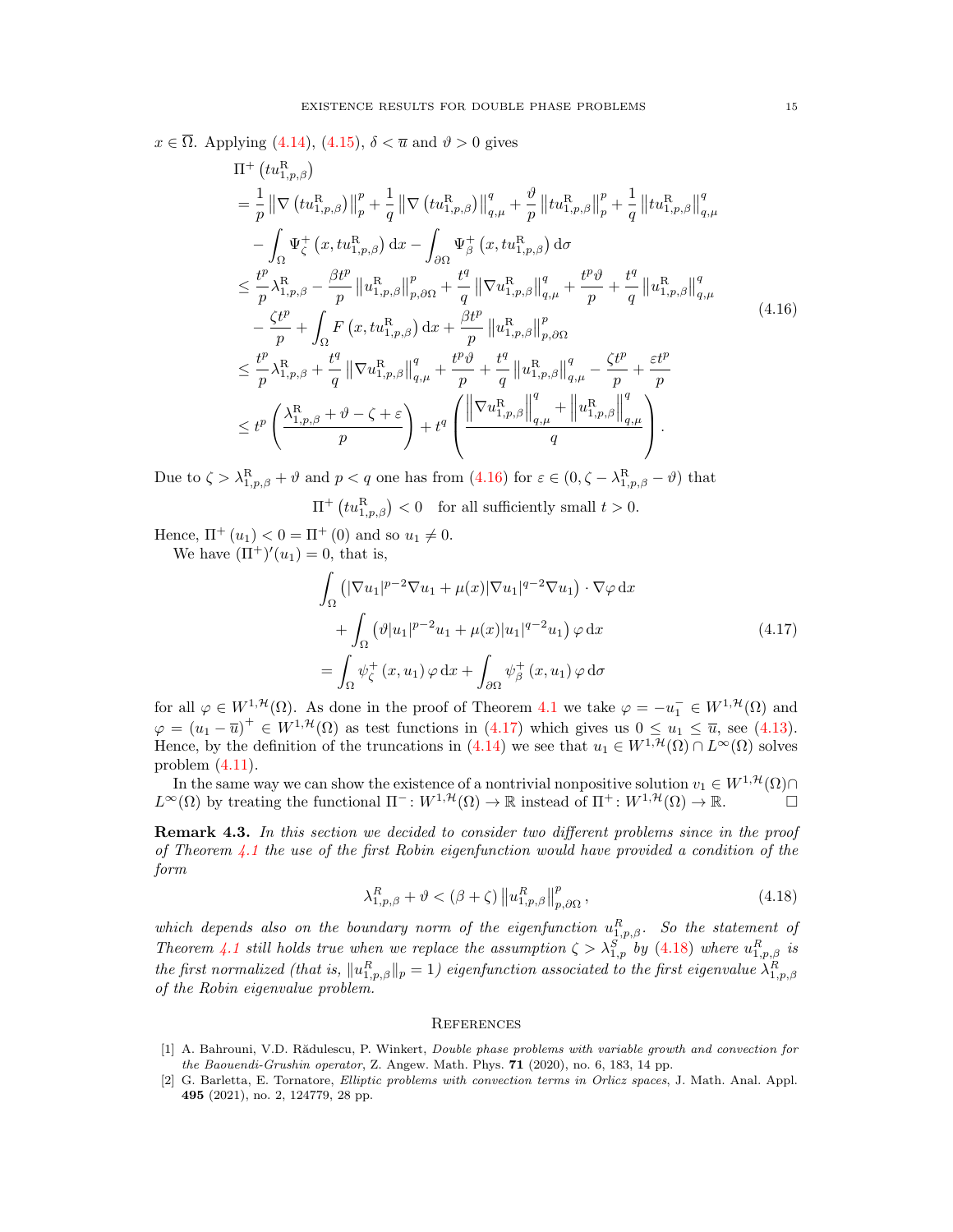- <span id="page-15-0"></span>[3] P. Baroni, M. Colombo, G. Mingione, Harnack inequalities for double phase functionals, Nonlinear Anal. 121 (2015), 206–222.
- <span id="page-15-1"></span>[4] P. Baroni, M. Colombo, G. Mingione, Non-autonomous functionals, borderline cases and related function classes, St. Petersburg Math. J. 27 (2016), 347–379.
- <span id="page-15-2"></span>[5] P. Baroni, M. Colombo, G. Mingione, Regularity for general functionals with double phase, Calc. Var. Partial Differential Equations 57 (2018), no. 2, Art. 62, 48 pp.
- <span id="page-15-3"></span>[6] P. Baroni, T. Kuusi, G. Mingione, Borderline gradient continuity of minima, J. Fixed Point Theory Appl. 15 (2014), no. 2, 537–575.
- <span id="page-15-4"></span>[7] S.-S. Byun, J. Oh, Regularity results for generalized double phase functionals, Anal. PDE 13 (2020), no. 5, 1269–1300.
- <span id="page-15-16"></span>[8] F. Colasuonno, M. Squassina, Eigenvalues for double phase variational integrals, Ann. Mat. Pura Appl. (4) 195 (2016), no. 6, 1917–1959.
- <span id="page-15-5"></span>[9] M. Colombo, G. Mingione, Bounded minimisers of double phase variational integrals, Arch. Ration. Mech. Anal. 218 (2015), no. 1, 219–273.
- <span id="page-15-6"></span>[10] M. Colombo, G. Mingione, Regularity for double phase variational problems, Arch. Ration. Mech. Anal. 215 (2015), no. 2, 443–496.
- <span id="page-15-28"></span>[11] A. Crespo-Blanco, L. Gasiński, P. Harjulehto, P. Winkert, A new class of double phase variable exponent problems: Existence and uniqueness, preprint 2021, arXiv: 2103.08928.
- <span id="page-15-17"></span>[12] C. Farkas, P. Winkert, An existence result for singular Finsler double phase problems, J. Differential Equations 286 (2021), 455–473.
- <span id="page-15-15"></span>[13] C. Farkas, A. Fiscella, P. Winkert, Singular Finsler double phase problems with nonlinear boundary condition, preprint 2021, arXiv: 2102.05467.
- <span id="page-15-18"></span>[14] L. Gasiński, N.S. Papageorgiou, Constant sign and nodal solutions for superlinear double phase problems, Adv. Calc. Var., https://doi.org/10.1515/acv-2019-0040.
- <span id="page-15-19"></span>[15] L. Gasinski, P. Winkert, Constant sign solutions for double phase problems with superlinear nonlinearity, Nonlinear Anal. 195 (2020), 111739, 9 pp.
- <span id="page-15-20"></span>[16] L. Gasiński, P. Winkert, Existence and uniqueness results for double phase problems with convection term, J. Differential Equations 268 (2020), no. 8, 4183–4193.
- <span id="page-15-14"></span>[17] L. Gasiński, P. Winkert, Sign changing solution for a double phase problem with nonlinear boundary condition via the Nehari manifold, J. Differential Equations 274 (2021), 1037-1066.
- <span id="page-15-30"></span>[18] A. Lê, Eigenvalue problems for the p-Laplacian, Nonlinear Anal. 64 (2006), no. 5, 1057-1099.
- <span id="page-15-21"></span>[19] W. Liu, G. Dai, Existence and multiplicity results for double phase problem, J. Differential Equations 265 (2018), no. 9, 4311–4334.
- <span id="page-15-24"></span>[20] W. Liu, G. Dai, *Multiplicity results for double phase problems in*  $\mathbb{R}^N$ , J. Math. Phys. **61** (2020), no. 9, 091508, 20 pp.
- <span id="page-15-8"></span>[21] P. Marcellini, Regularity and existence of solutions of elliptic equations with p, q-growth conditions, J. Differential Equations 90 (1991), no. 1, 1–30.
- <span id="page-15-7"></span>[22] P. Marcellini, The stored-energy for some discontinuous deformations in nonlinear elasticity, in "Partial differential equations and the calculus of variations, Vol. II", vol. 2, 767–786, Birkhäuser Boston, Boston, 1989.
- <span id="page-15-22"></span>[23] G. Marino, P. Winkert, Existence and uniqueness of elliptic systems with double phase operators and convection terms, J. Math. Anal. Appl. 492 (2020), 124423, 13 pp.
- <span id="page-15-27"></span>[24] G. Mingione, V.D. Rădulescu, Recent developments in problems with nonstandard growth and nonuniform ellipticity, J. Math. Anal. Appl.  $501$  (2021), no. 1, 125197, 41 pp.
- <span id="page-15-9"></span>[25] J. Ok, Partial regularity for general systems of double phase type with continuous coefficients, Nonlinear Anal. 177 (2018), 673–698.
- <span id="page-15-10"></span>[26] J. Ok, Regularity for double phase problems under additional integrability assumptions, Nonlinear Anal. 194 (2020), 111408.
- <span id="page-15-25"></span>[27] N.S. Papageorgiou, V.D. Rădulescu, D.D. Repovš, Double-phase problems and a discontinuity property of the spectrum, Proc. Amer. Math. Soc. 147 (2019), no. 7, 2899–2910.
- <span id="page-15-13"></span>[28] N.S. Papageorgiou, V.D. Rădulescu, D.D. Repovš, Existence and multiplicity of solutions for double-phase Robin problems, Bull. Lond. Math. Soc.  $52$  (2020), no. 3, 546–560.
- <span id="page-15-12"></span>[29] N.S. Papageorgiou, C. Vetro, F. Vetro, Solutions for parametric double phase Robin problems, Asymptot. Anal. 121 (2021), no. 2, 159–170.
- <span id="page-15-29"></span>[30] N.S. Papageorgiou, P. Winkert, "Applied Nonlinear Functional Analysis. An Introduction", De Gruyter, Berlin, 2018.
- <span id="page-15-23"></span>[31] K. Perera, M. Squassina, Existence results for double-phase problems via Morse theory, Commun. Contemp. Math. 20 (2018), no. 2, 1750023, 14 pp.
- <span id="page-15-26"></span>[32] V.D. Rădulescu, *Isotropic and anistropic double-phase problems: old and new*, Opuscula Math. **39** (2019), no. 2, 259–279.
- <span id="page-15-11"></span>[33] M.A. Ragusa, A. Tachikawa, Regularity for minimizers for functionals of double phase with variable exponents, Adv. Nonlinear Anal. 9 (2020), no. 1, 710–728.